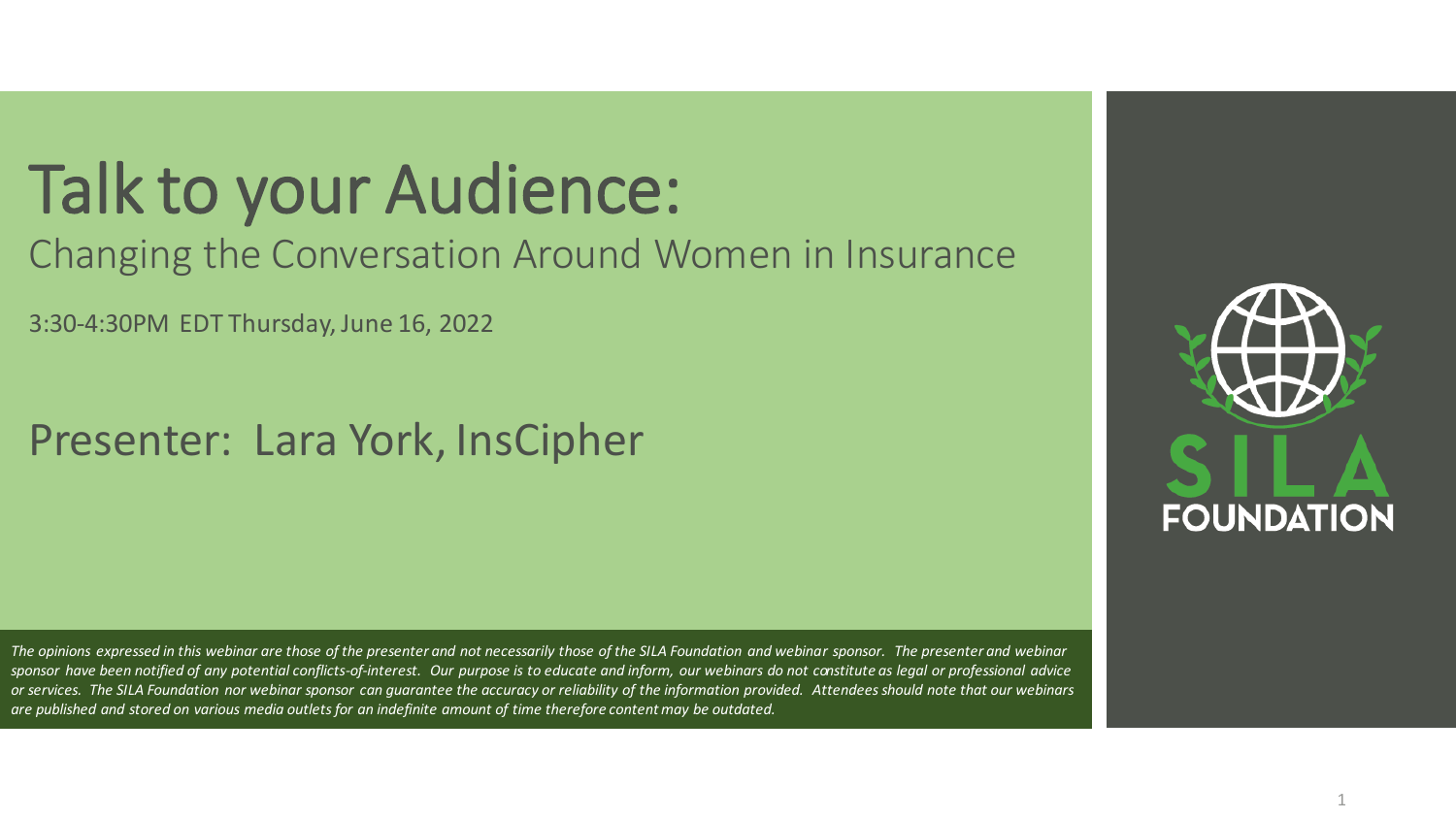## Hello!

I have been in the insurance industry for over 20 years.

I have had the opportunity to experience the evolution of the industry and the evolving roles of women in insurance.

Lara York, CPCU Filing Services & Compliance Manager **InsCipher** 

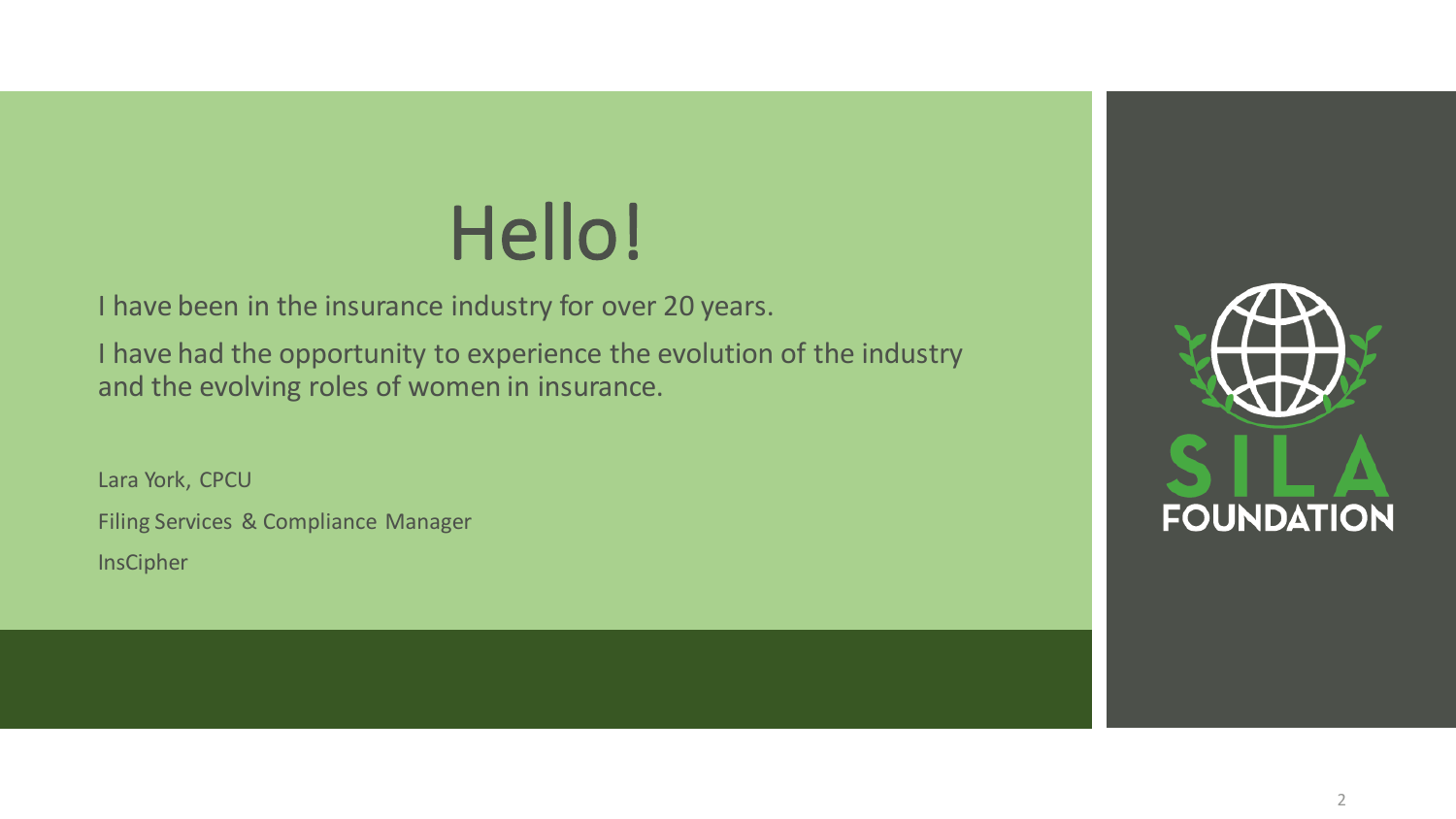# **Women in Insurance**

The Statistics

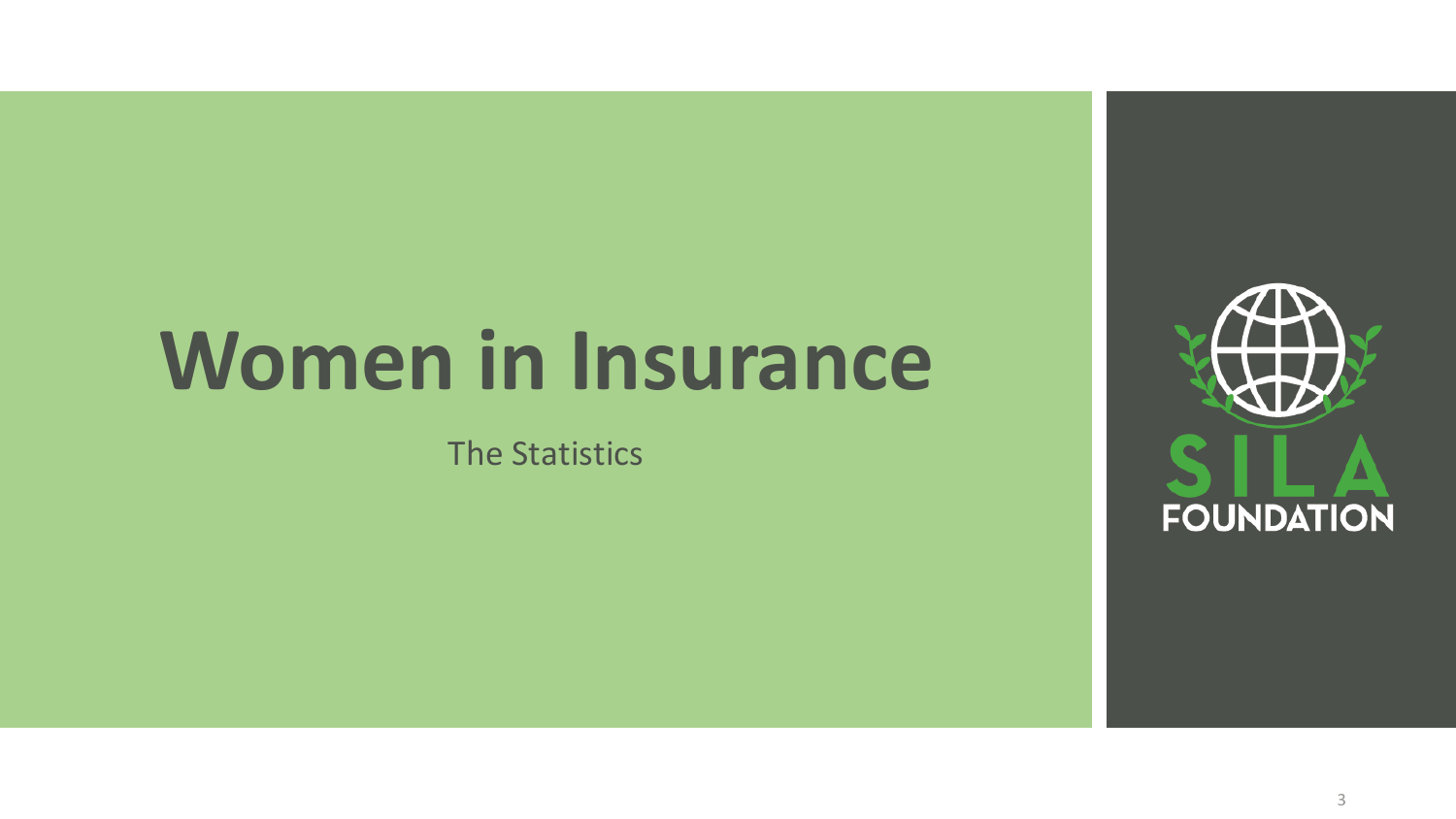### **"In the future there will be no female leaders. There will just be leaders." – Sheryl Sandberg** *COO of Facebook author of Lean In*



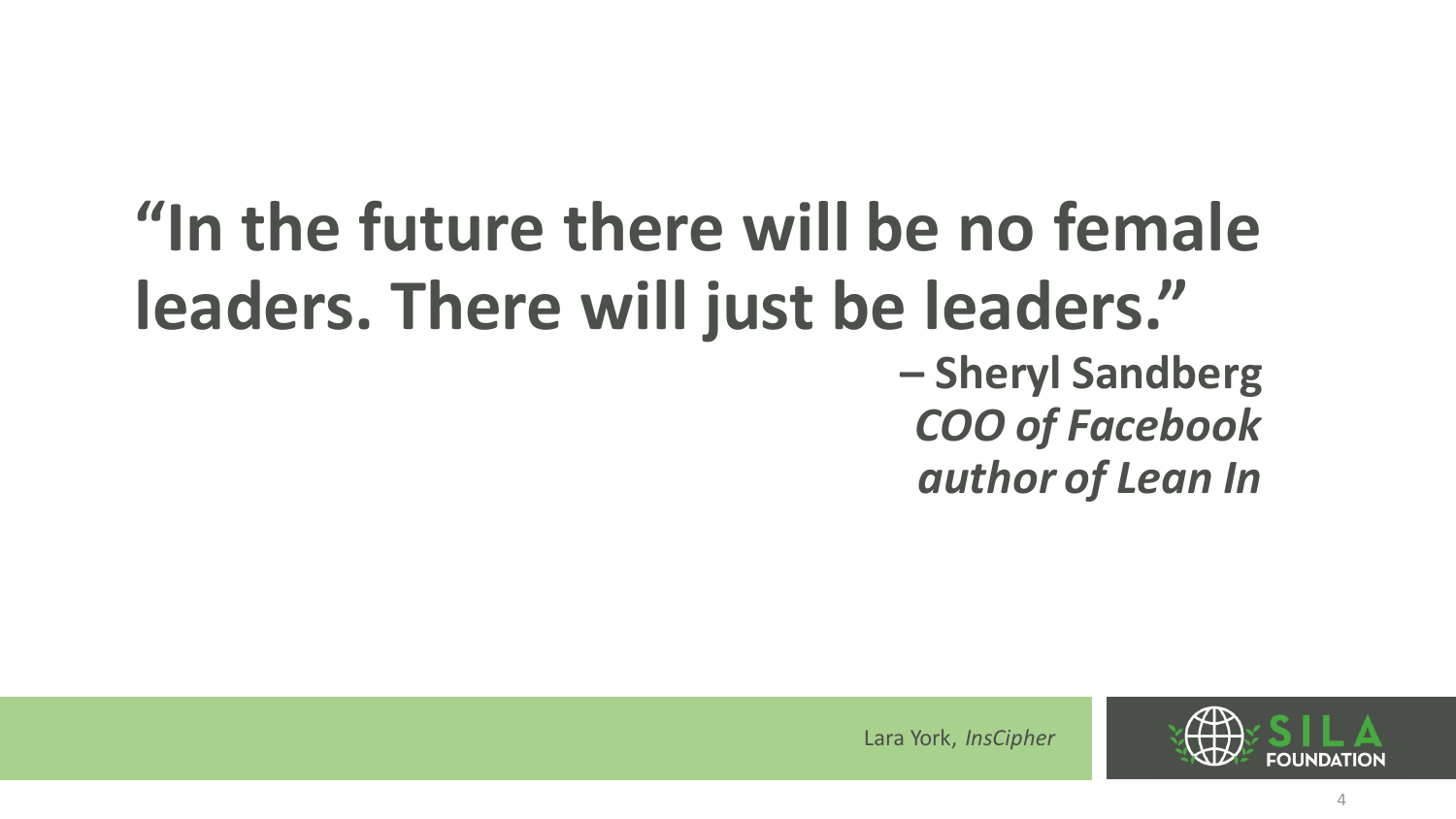## **Why Women in Insurance?**



-In 2021, women accounted for 47% of **all workers in the US**. Women accounted for 58.9% of all insurance workers. ("Facts + Statistics," 2021)

-White women make up 45% of entry-level roles yet only 18% of the C-suite in insurance. *Fewer than one in five direct reports to the CEO are women.*

-Women of color face a larger barrier: 12% of entry level roles and 3% of direct report to the CEO. That's black, Asian and Hispanic women altogether make up 3% of the "C Suite." (Ellingrud, 2019)

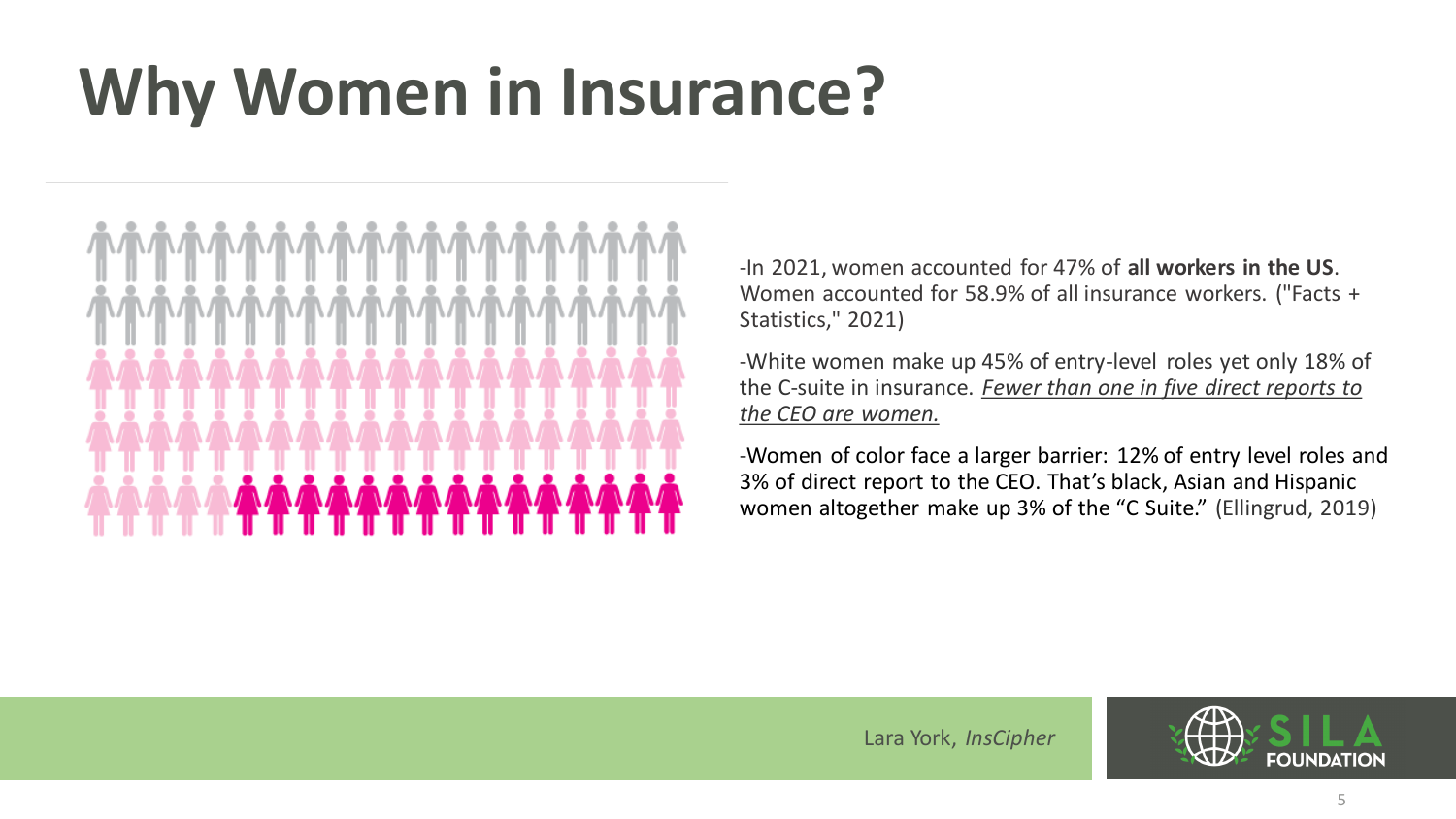## **Why Women in Insurance?**



-Women comprise about 60% of the insurance industry but hold only 19 of board seats, 11% of named insider officer positions, and 12% of top officer positions are held by women.

-As of 2016, women in insurance earned 62 cents for every dollar earned by men. ("Women in Insurance," n.d.)

-When compared to representation in the general corporate pipeline, **there is a higher percentage of women employed in the insurance industry but a smaller percentage in top positions.**  ("Women in Insurance," n.d.)

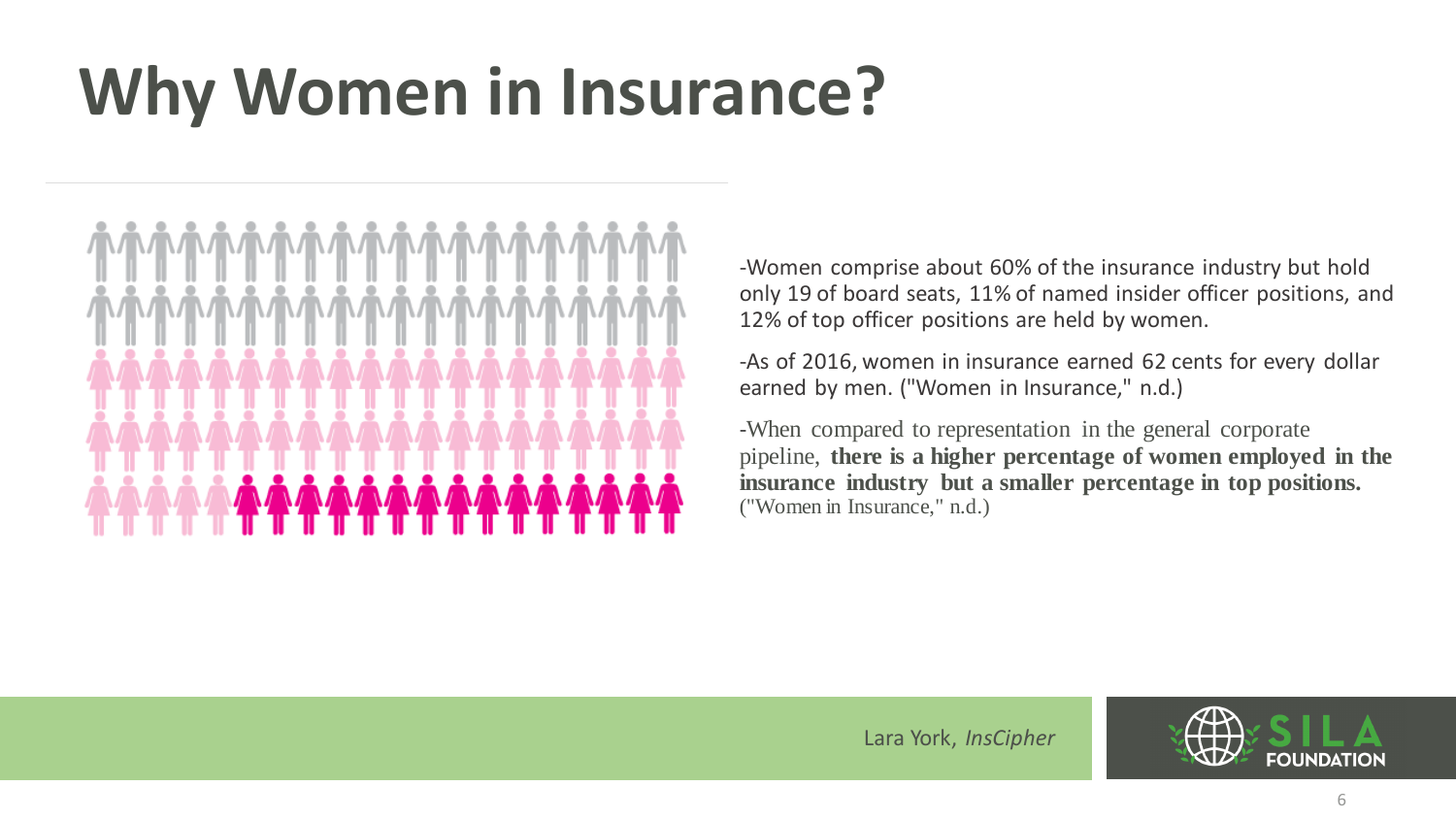### **"We believe that when women are empowered, everyone wins." – Whitney Wolfe Herd** *Founder and CEO of Bumble*

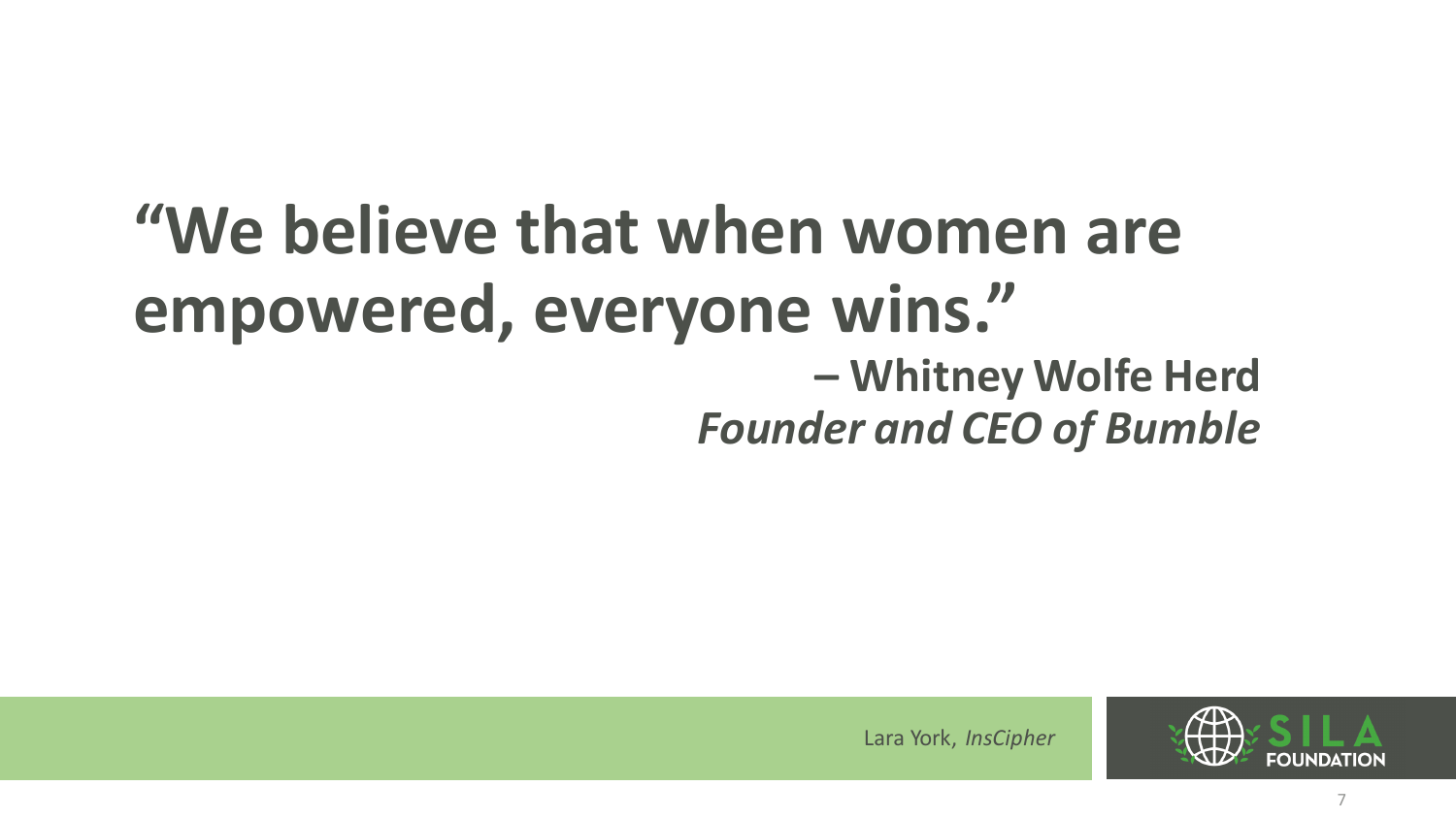## **Women in Insurtech**



-An overwhelming number of insurance tech founders are men.

-In a 2016 study of 535 insurance tech startups, 4% were founded by women. Startups led by women receive 2.2% of venture funding. Women founders face questions of unconscious bias from maledominated venture capitalists. ("Female Founders," 2021)

-"The funding gap can't be accounted for by a simple lack of women founders. The Harvard Business Review notes that 38% of all entrepreneurs are women." ("Female Founders," 2021)

-In 1970, 8% of STEM workers were women. This grew to 27% in 2019. (Needle, 2021)

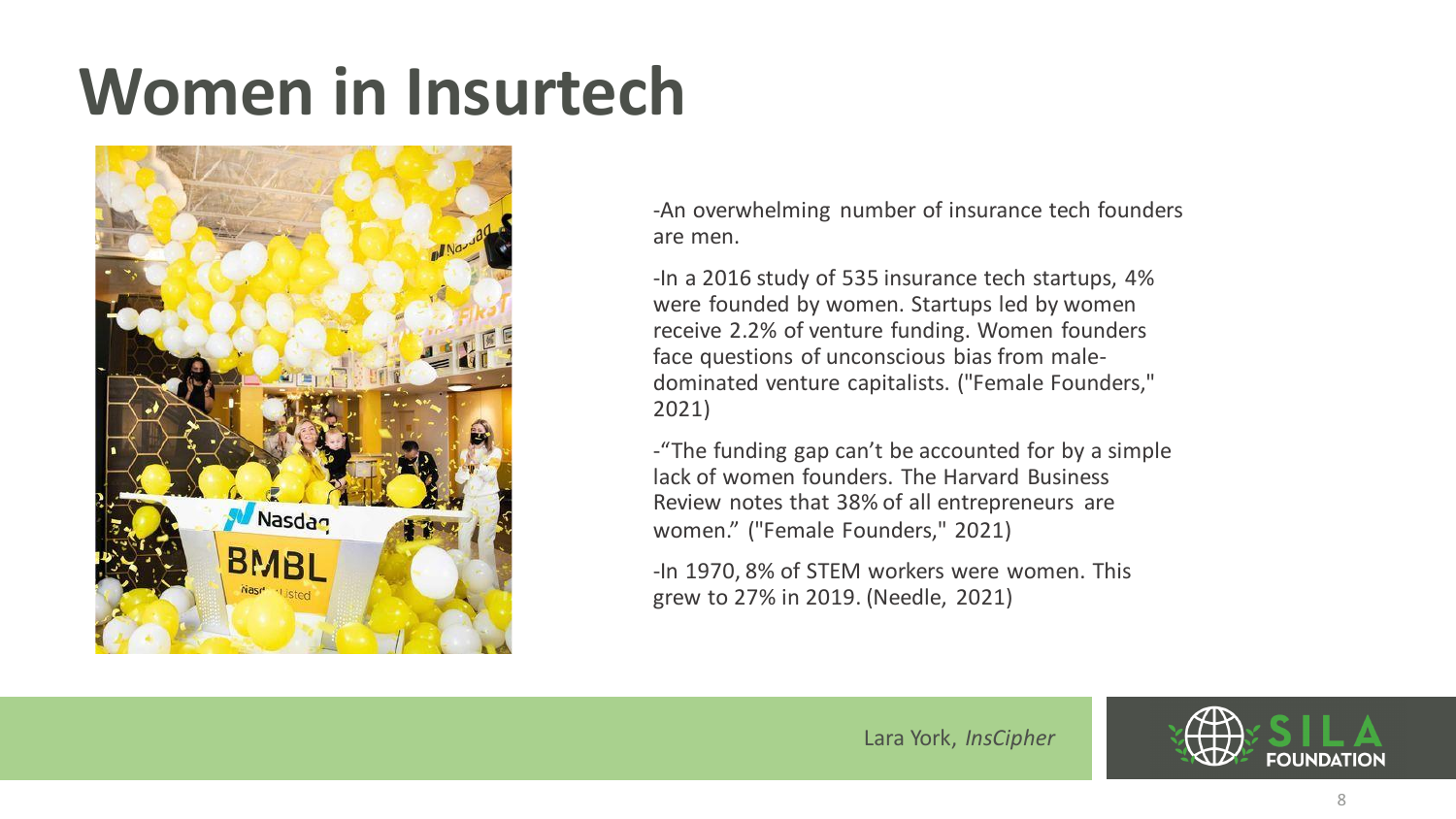# **Why Changing the Conversation is Important**

Better representation, Communication and Retention

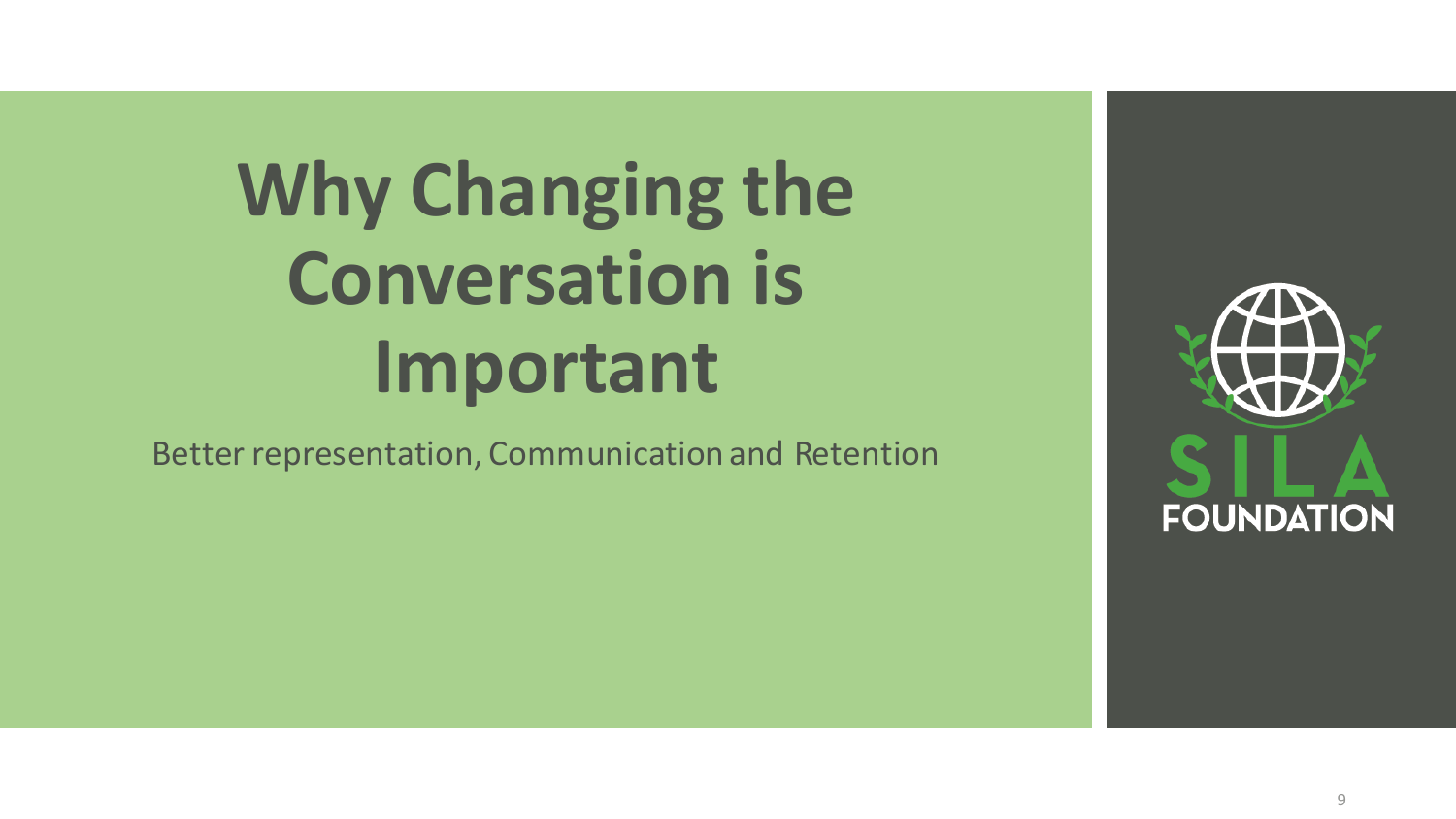# **"When we are designing a world that is meant to work for everyone we need women in the room."**

#### **– Caroline Criado Perez** *Invisible Women*

silafoundation. Inscription.

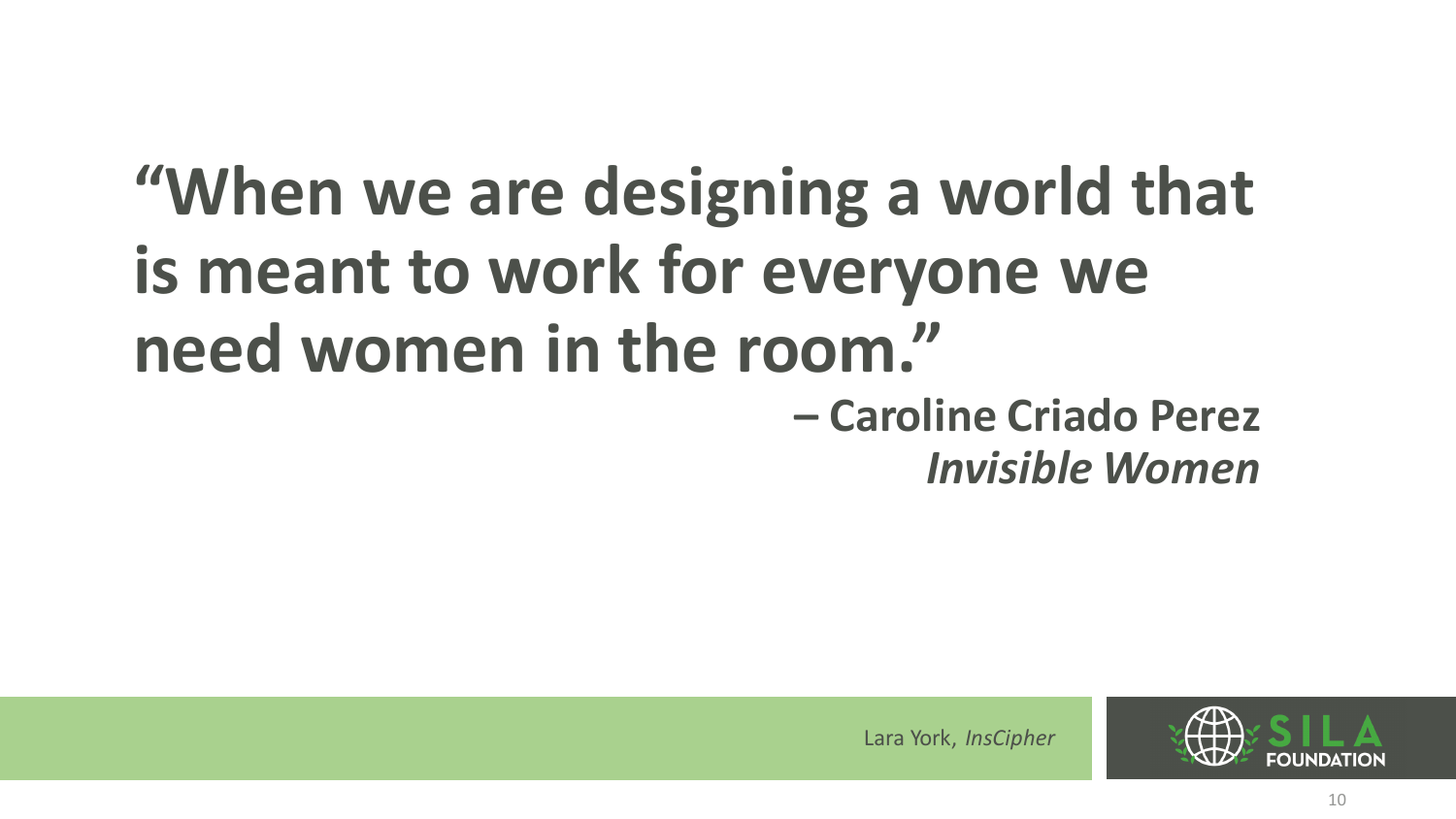### **Why Changing the Conversation Is Important**



**Better Representation**

**Better Communication**

**Employee Retention**

silafoundation. Inscription.

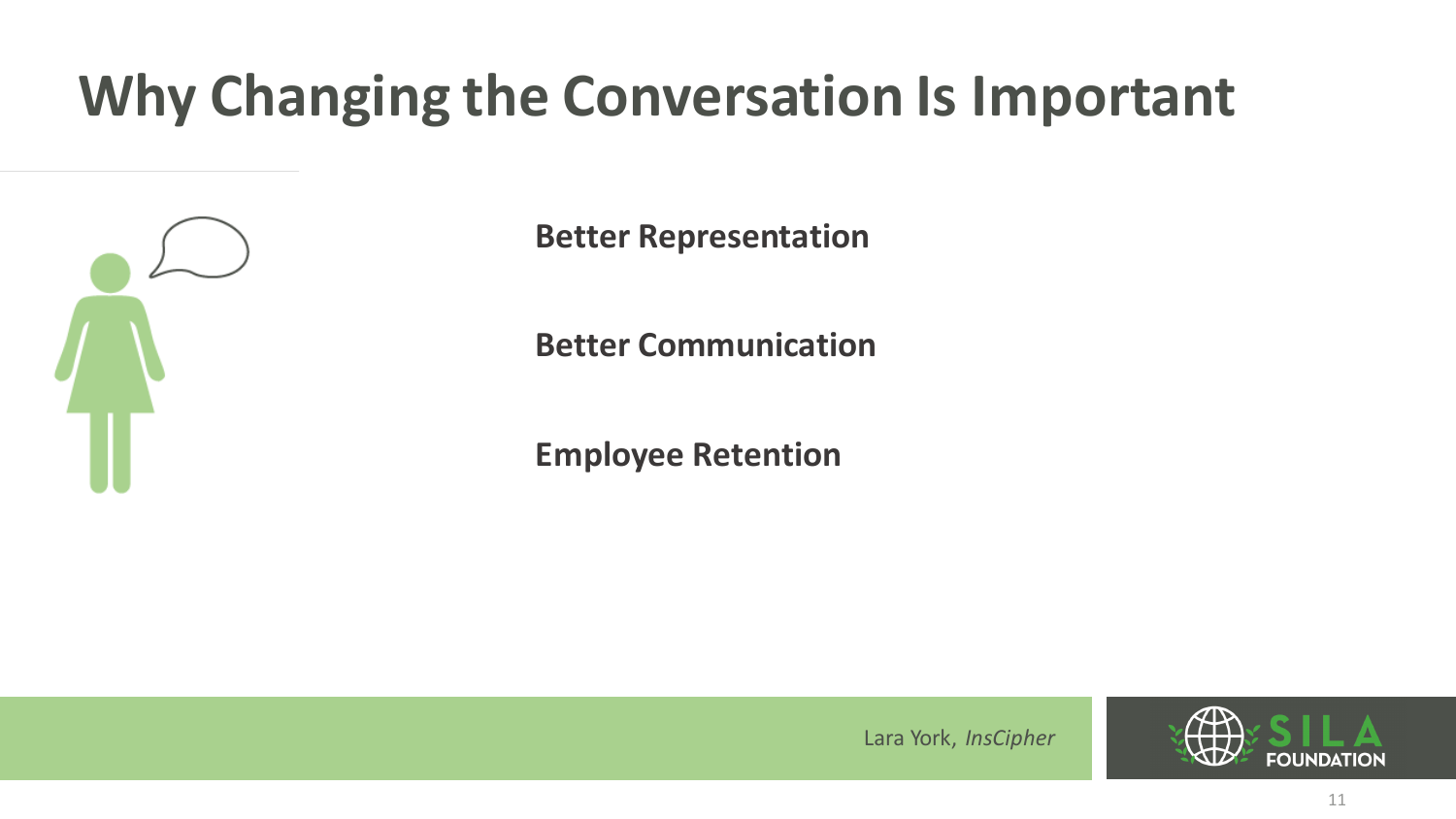### Better Representation

• Women in leadership positions offer important mentorship

• Positive impact on workplace policies – addressing the wage gap, changing policies and attracting a more diverse workforce.

"Women in leadership have a positive impact on workplace policies." ("Women in Leadership,"n.d.)

–Rockefeller Foundation

More than 70% of Americans say that having more women in leadership positions would have significant impacts, including on:



silafoundation.org



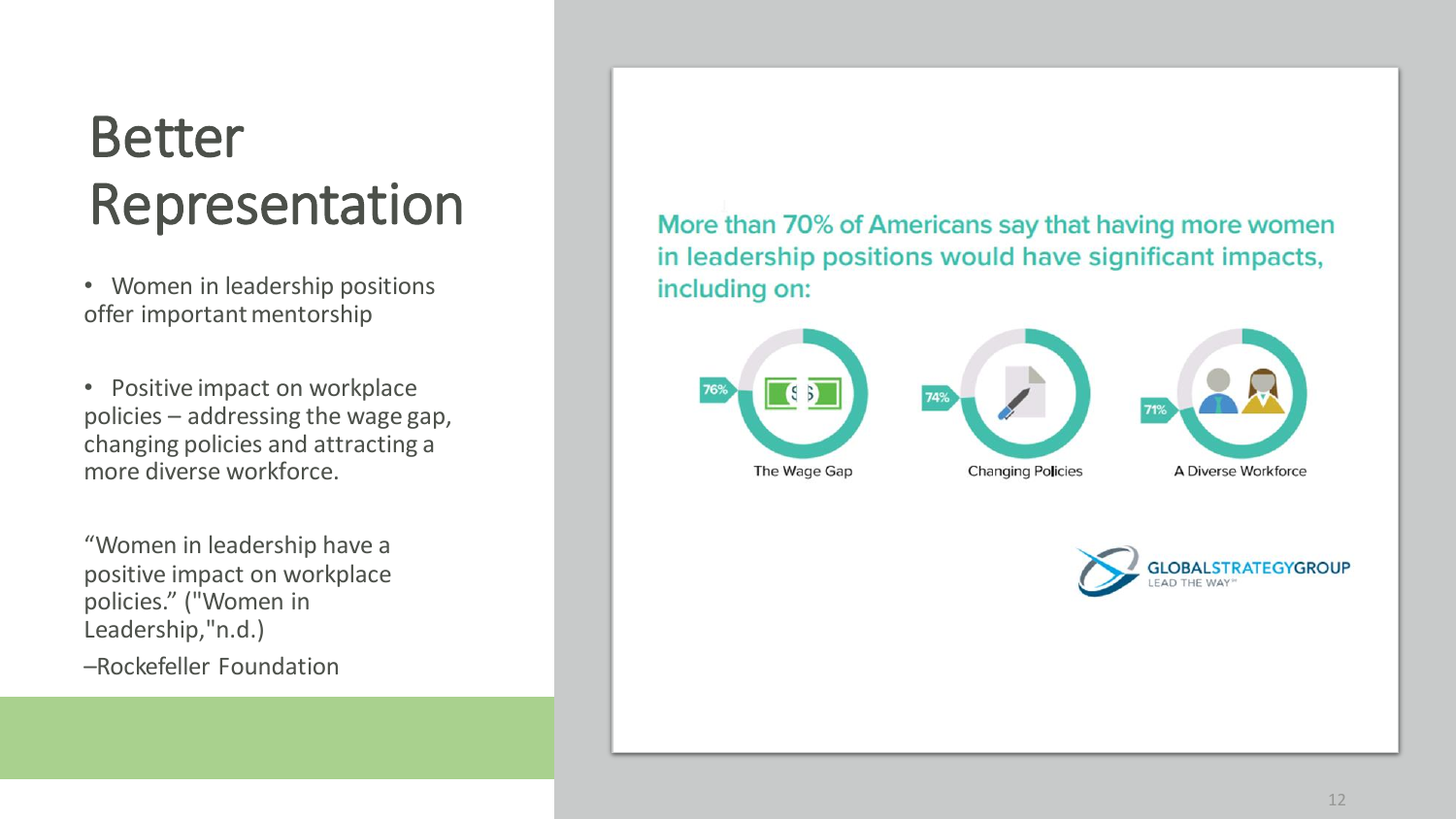### Better Communication

- "Women leaders are up to twice as likely to spend substantial time on DI work that falls outside their formal job responsibilities..." ("Women in the Workplace," 2021)
- Lean In Women in the Workplace 2021
- This leads to recruiting fromunderrepresented groups, m**entoring women of color, and advocating for new op**portunities.
- When managers are engaged and supportive, this leads to employee wellbeing and higher retention

HOW SUPPORT FOR EMPLOYEE WELL-BEING AND DEI AFFECTS EMPLOYEE OUTCOMES\*

|                                                                              | more likely to<br>be happy with<br>their job | more likely<br>to recommend their<br>company as a great<br>place to work | less likely to be<br>burned out | less likely to<br>consider leaving<br>their company |
|------------------------------------------------------------------------------|----------------------------------------------|--------------------------------------------------------------------------|---------------------------------|-----------------------------------------------------|
| Vhen managers help<br>mployees manage<br>vorkload, employees are             | 26%                                          | 23%                                                                      | 32%                             | 33%                                                 |
| Vhen managers take action<br>o support employee<br>vell-being, employees are | 27%                                          | 25%                                                                      | 28%                             | 32%                                                 |
| Vhen employees have<br>trong allies, they are                                | 65%                                          | 86%                                                                      | 40%                             | 53%                                                 |

\* Data shown in this chart uses percent change in respondents who indicate they "Often" or "Almost always" feel burned out with and without managers who support employee well-being and DEI. Full question: In the last few months, how often have you felt burned out at work? I Seldom; Almost never; Sometimes; Often; Almost always; Not sure.

silafoundation.org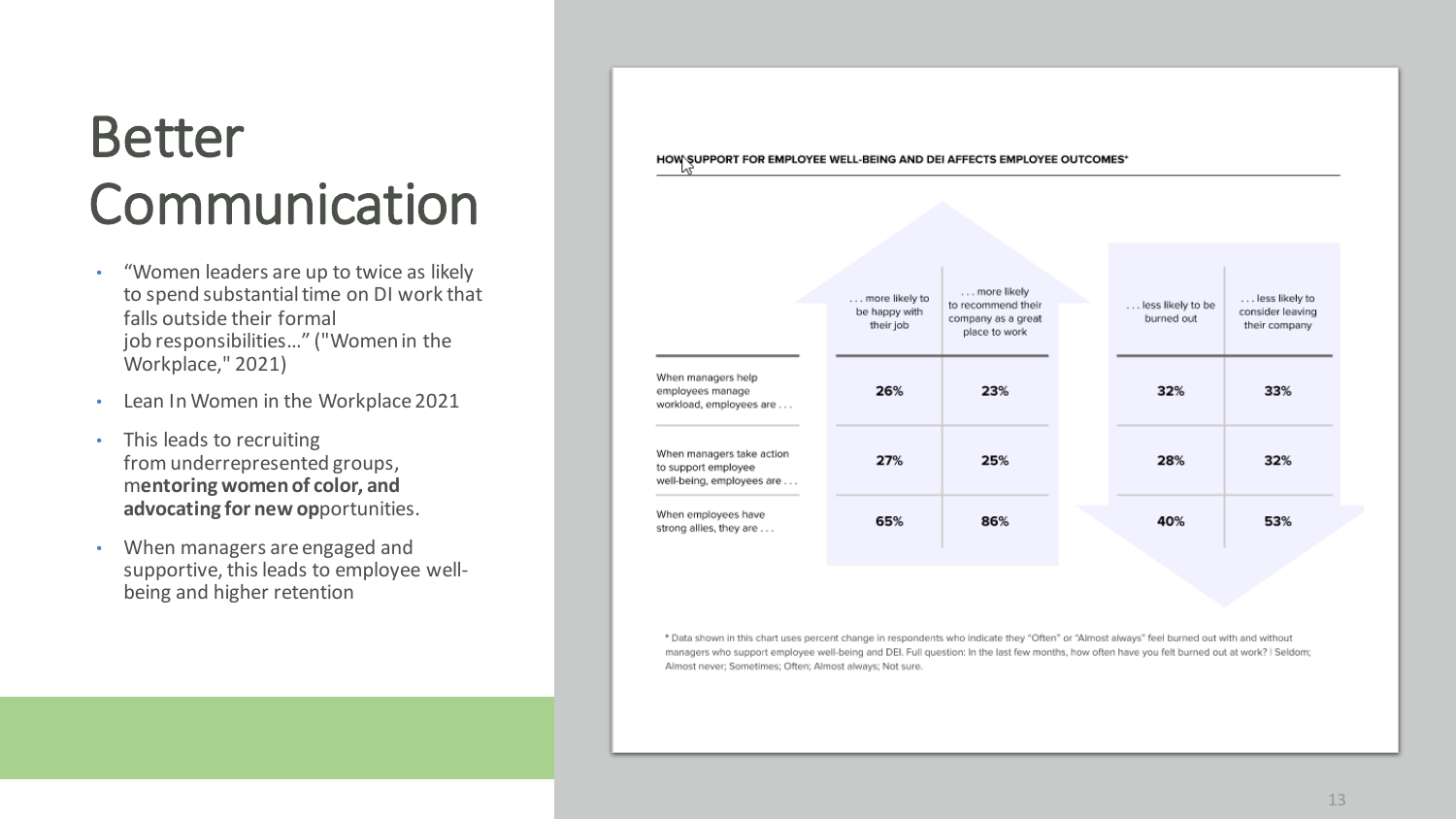## Employee Retention

- The combination of childcare and adjusting to remote work has disproportionately affected working mothers.
- A new Pew Research Center survey finds that low pay, a lack of opportunities for advancement and feeling disrespected at work are the top reasons why Americans quit their jobs last year. (Parker, 2022)

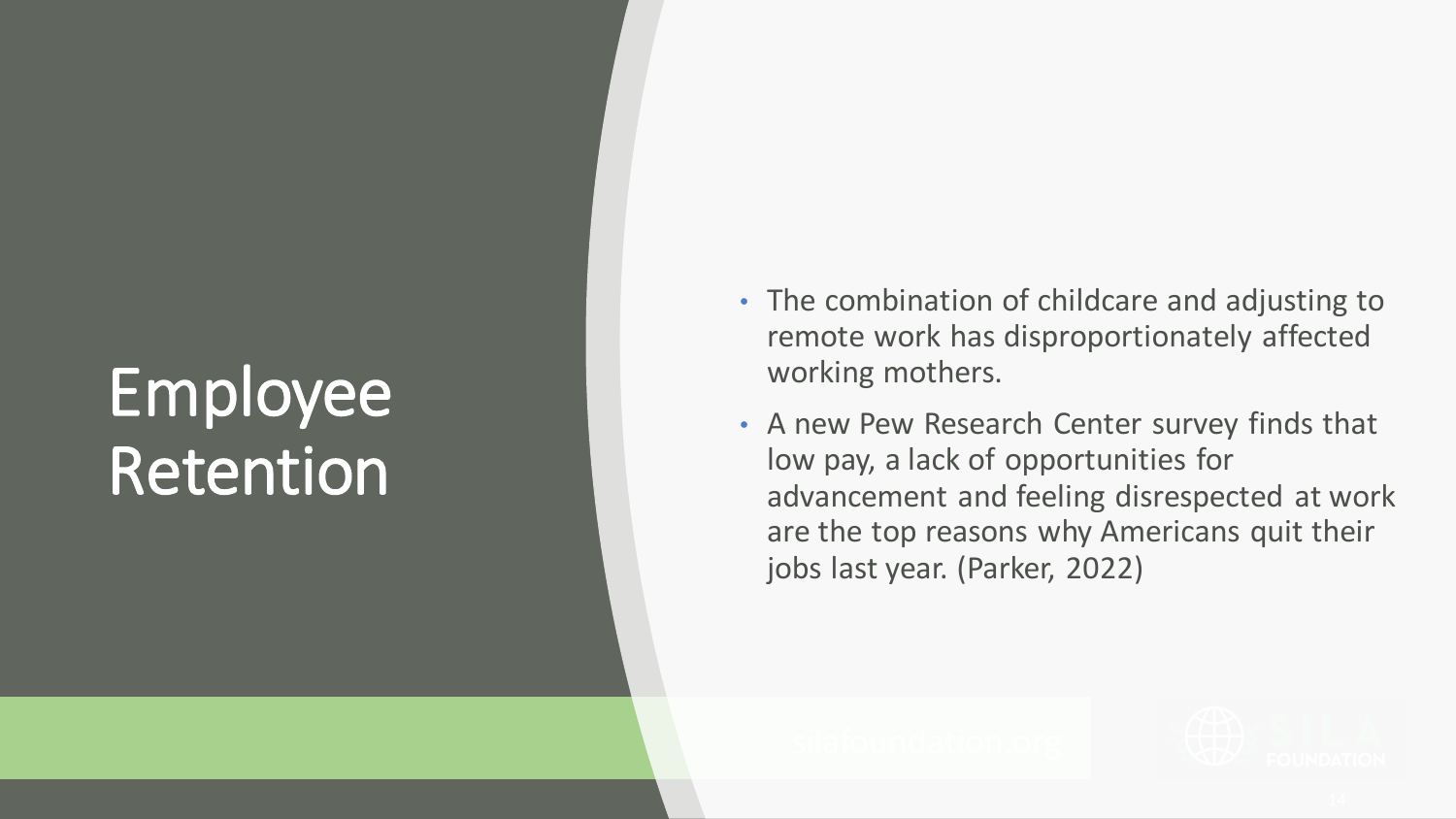# Forbes: 6 Strategies to Help Retain Female Talent

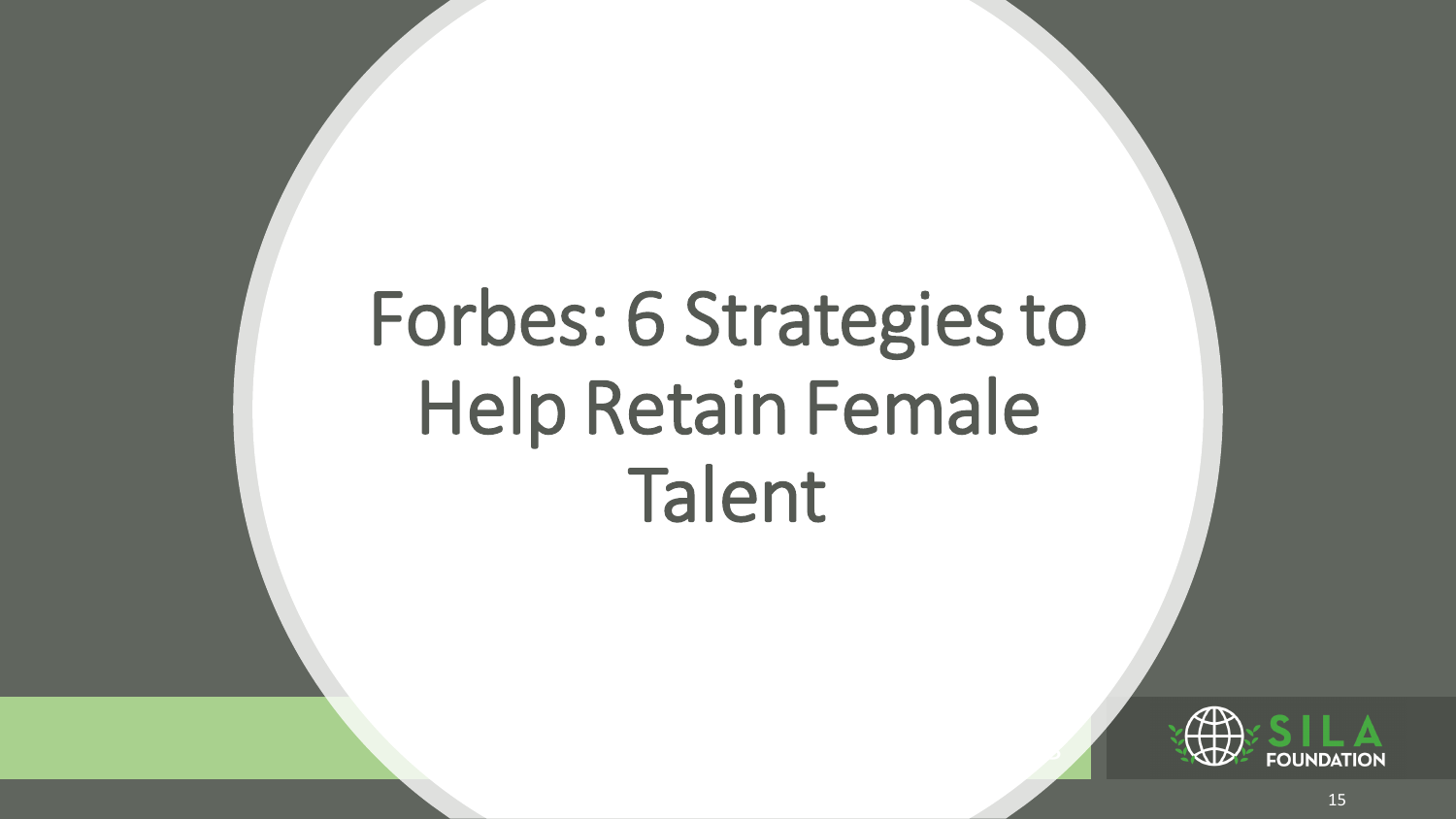### 6 Strategies

- 1. Flexible Culture
- 2. Equal compensation
- 3. Education about unique challenges women of color face
- 4. Access to mentors
- 5. Understand challenges of working mothers
- 6. Integrate diversity at all levels
- (Toner, 2020)

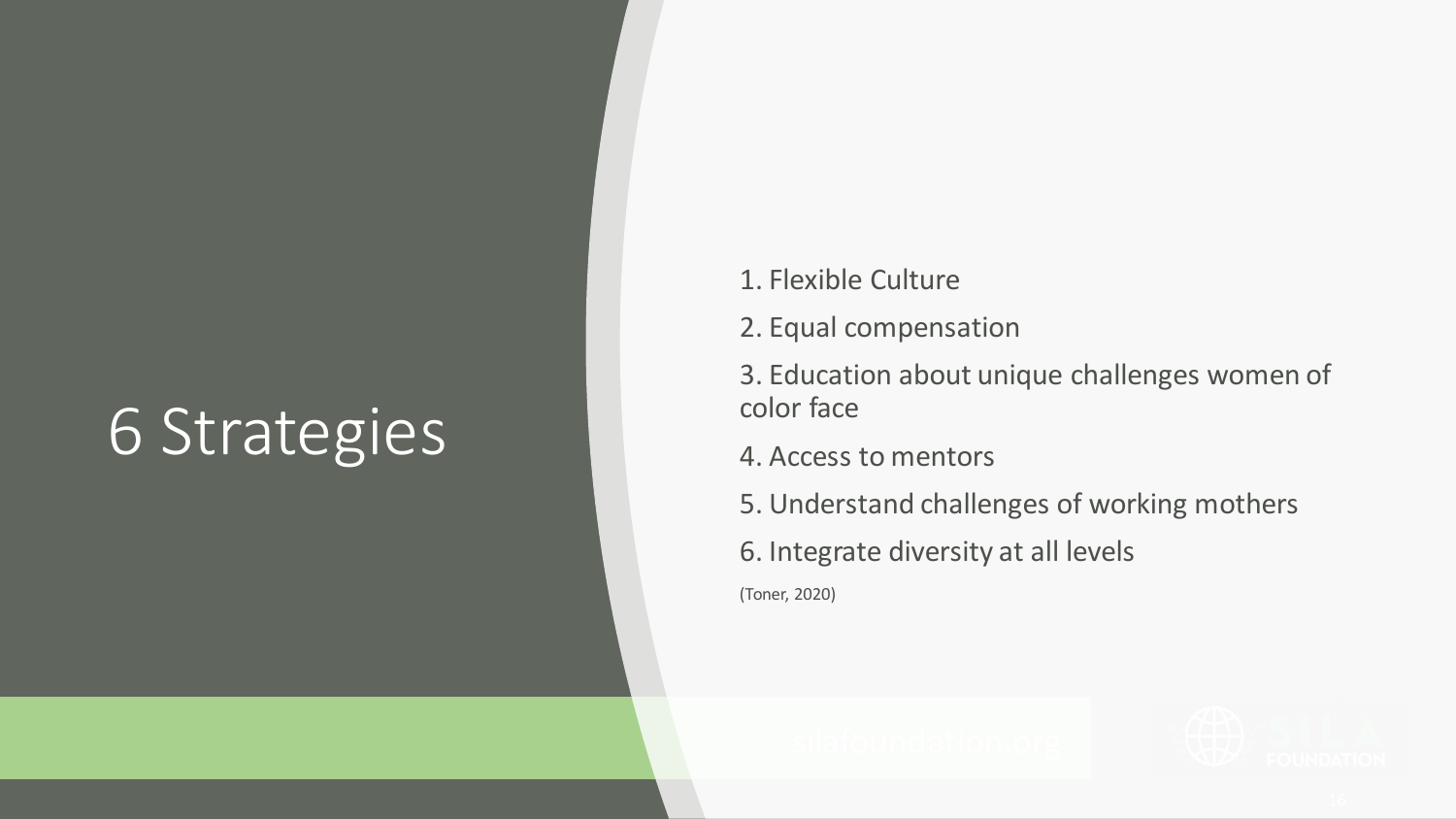Understand, Recognize, Change and Support

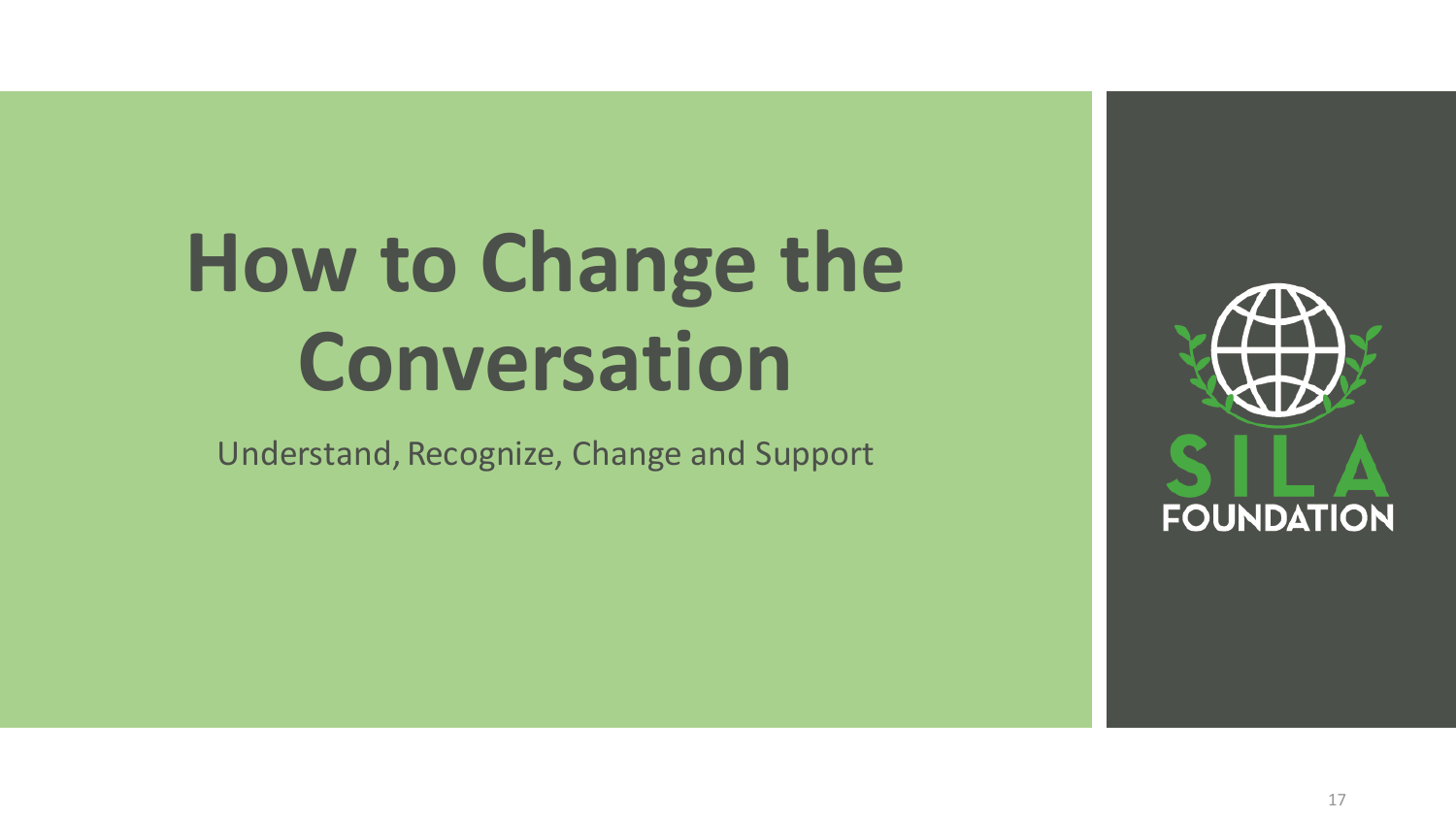## **"I can do things you cannot, you can do things I cannot; together we can do great things."**

**– Mother Teresa**

silafoundation. Inscription.

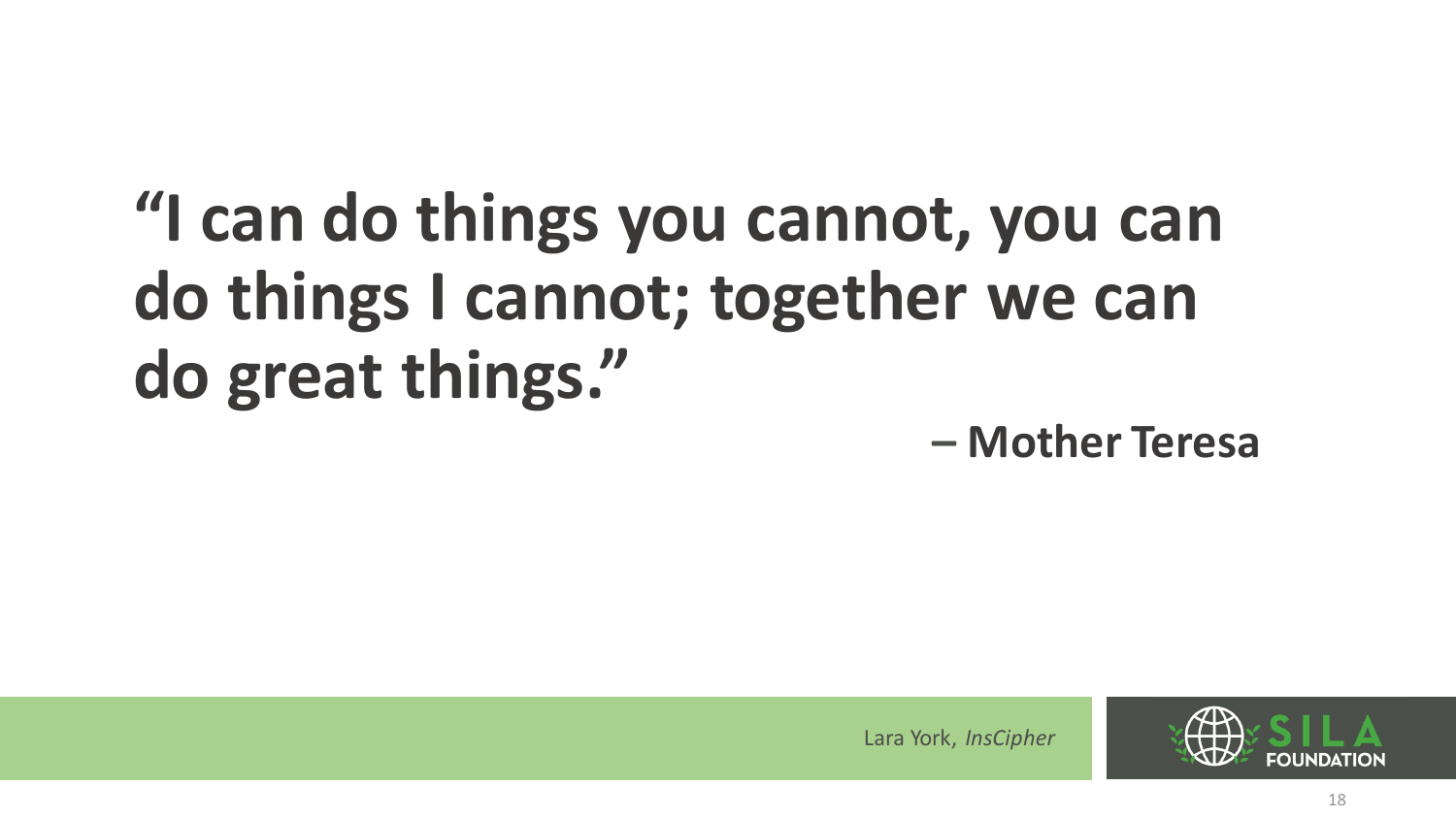

- -Understand what the statistics mean
- -Recognize unconscious bias
- -Change your language
- -Change your imagery
- -Support/mentor women in your company

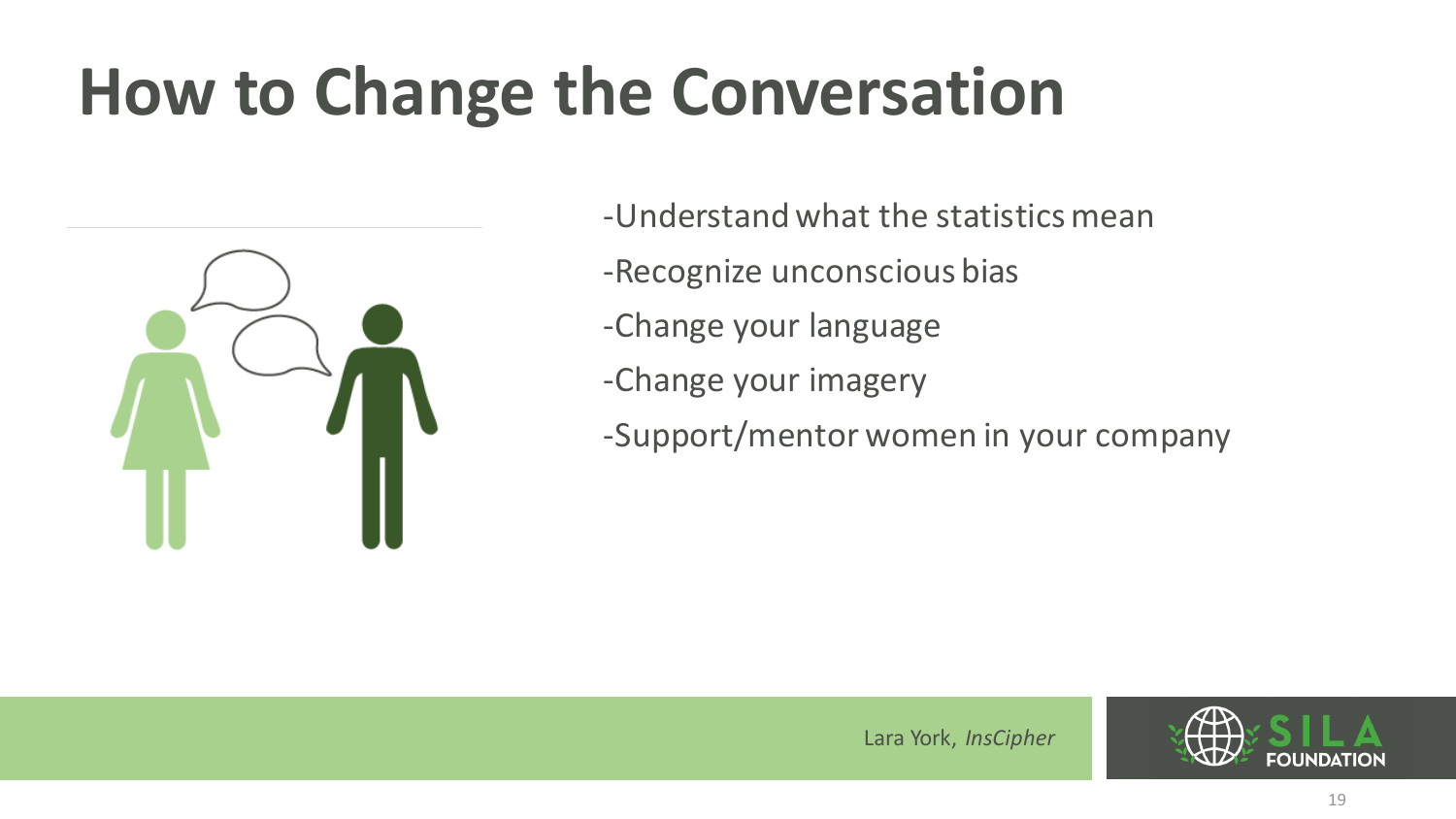

#### **Understand What the Statistics Mean**

-There are more women in the insurance industry than in the general workforce.

-There are less women in the insurance industry holding high level positions than in the general workforce.

-Even though the insurance industry **overall** has more women than the general workforce, these women are **severely limited** to lower positions.

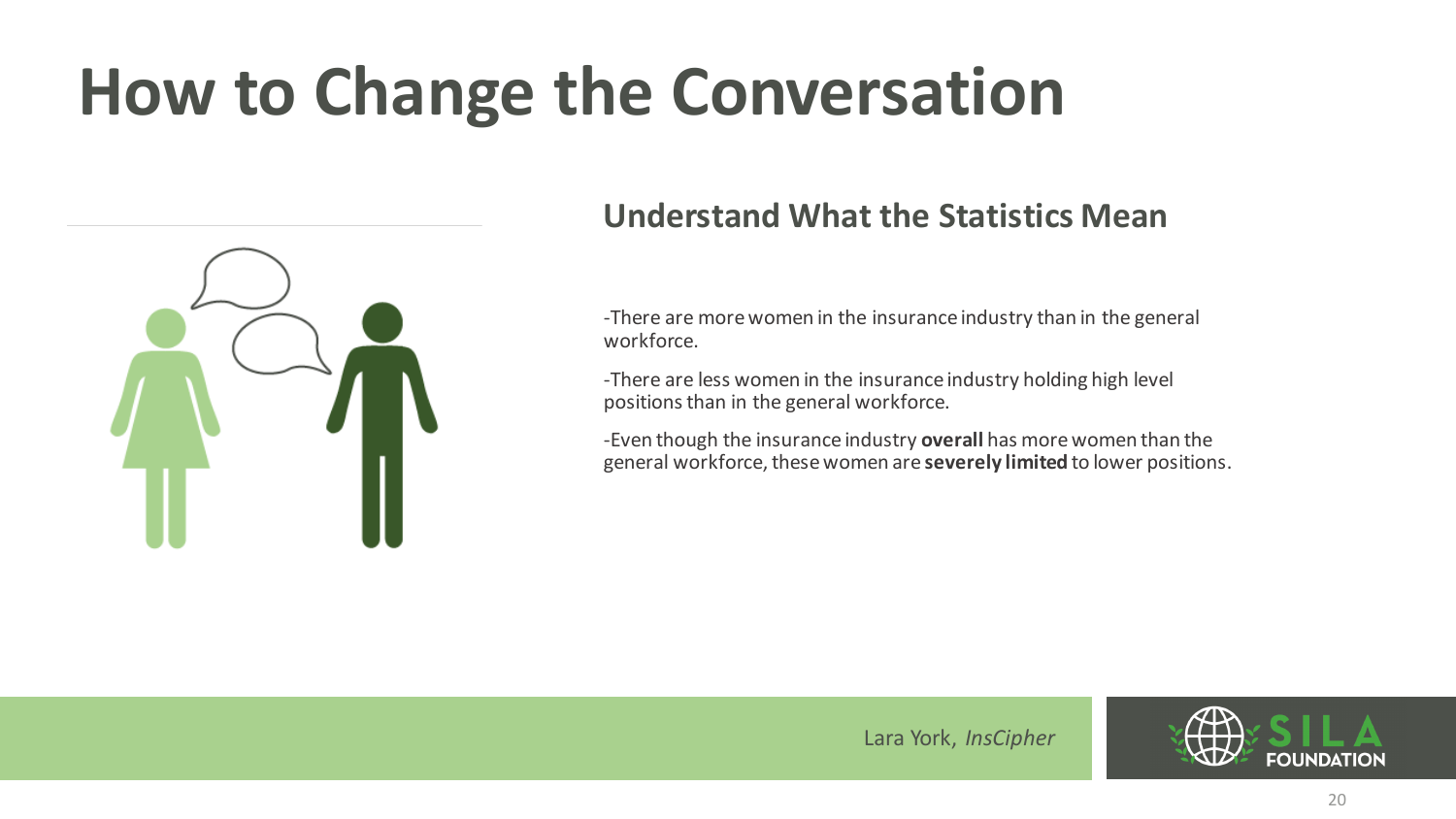

#### **Recognize Unconscious Bias**

-What is unconscious bias?

-According to the National Institutes of Health, "Unconscious biases, which are attitudes, behaviors, and actions prejudiced in favor or against specific groups of people that everybody holds and are formed automatically and unintentionally create challenges when it comes to recruiting and retaining a diverse workforce." (Grzadkowsaka, 2019)

-These biases can run deep and hold women and minorities in insurance back in their careers.

-*What can leaders do? - Evaluate where bias exists & proactively address it. AON case study.*

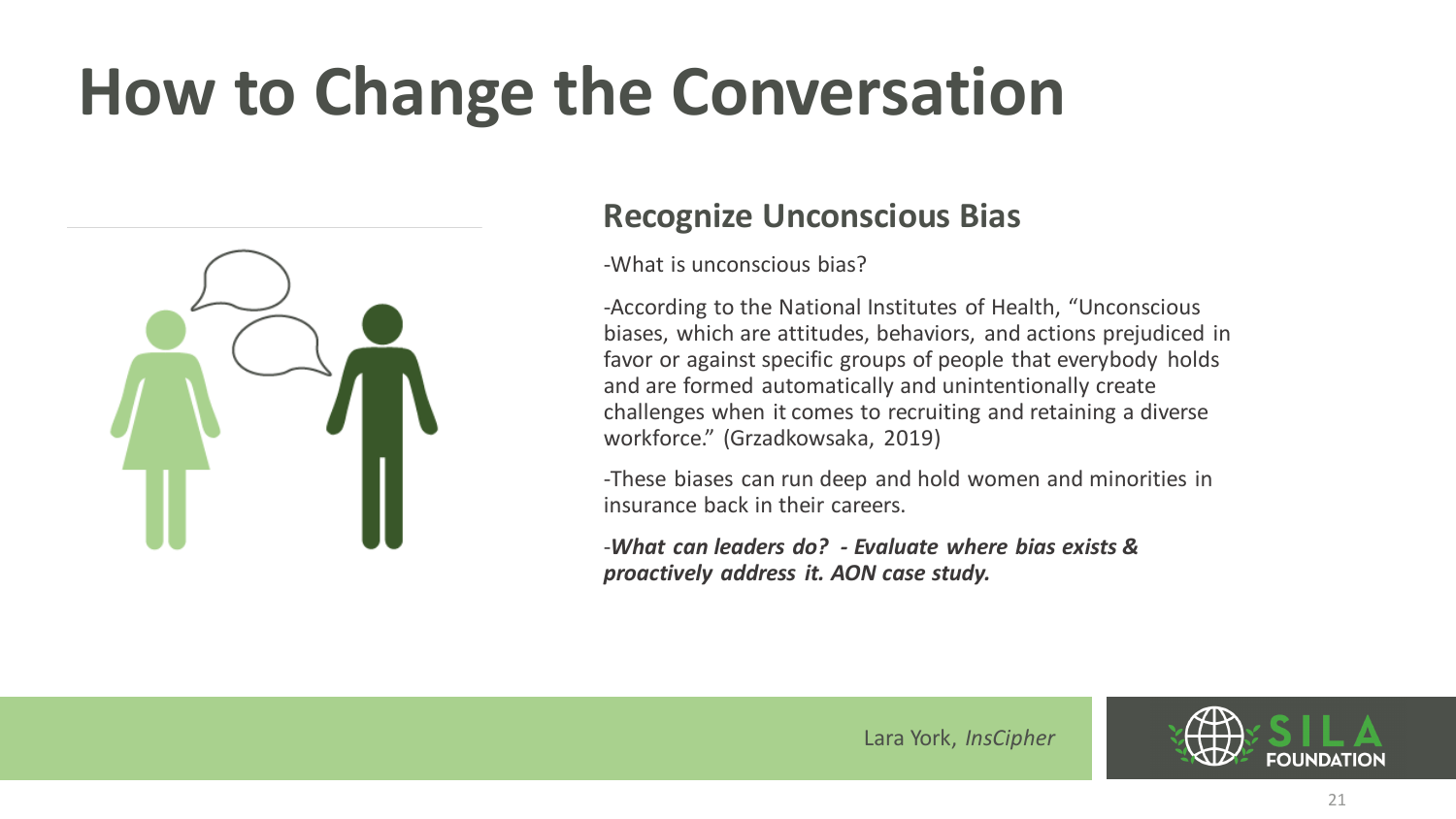

#### **Change Your Language**

-When in team meetings, addressing coworkers or in written communications, are you using inclusive language?

- ie: "sales rep" vs "sales guy"
- **·** ie: "workers' compensation" vs. "workman's compensation"
- Ie: "Dear Jane Smith" vs. "Dear sirs"

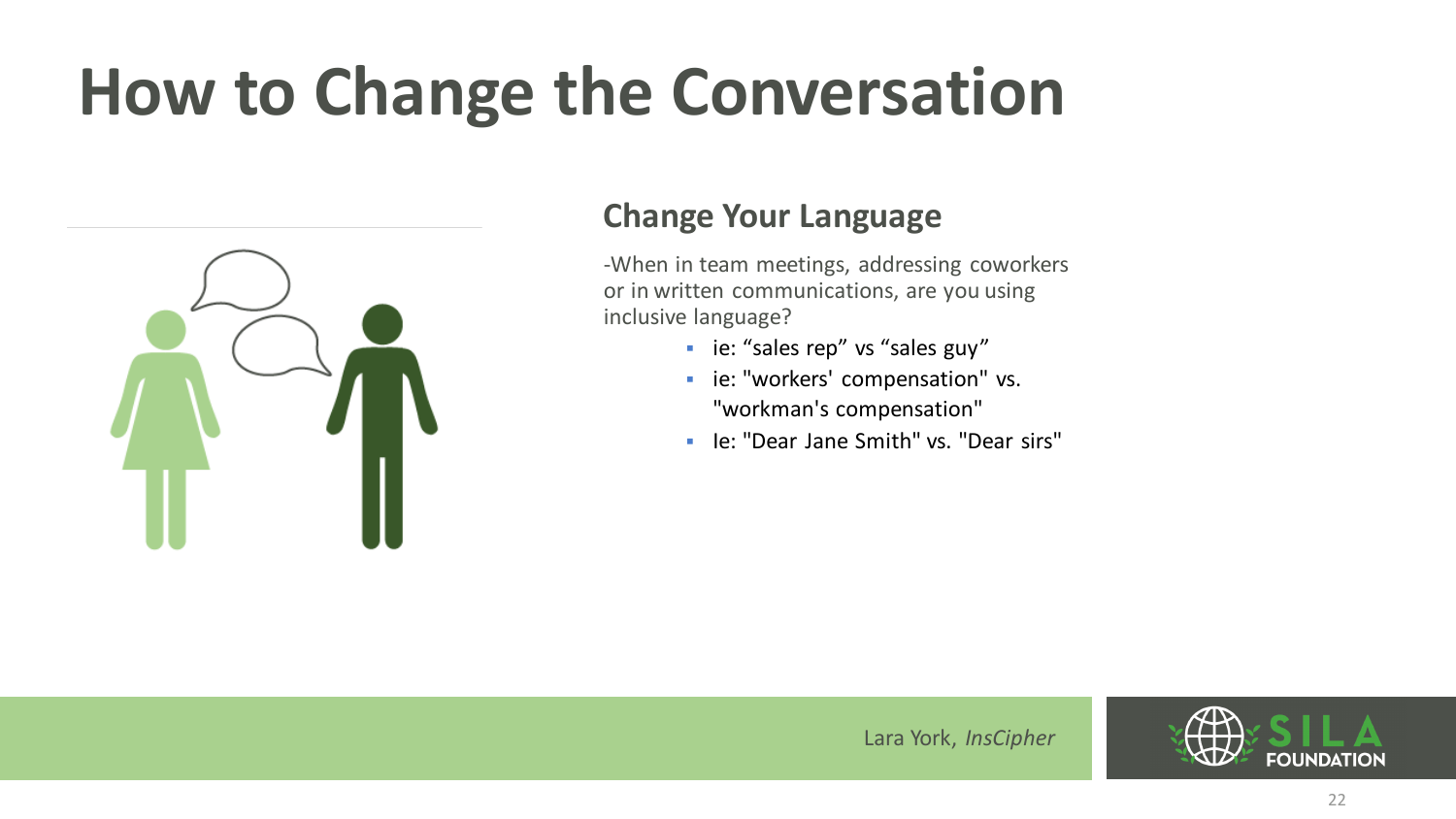

#### **Change Your Imagery**

-Does your marketing material include women?

-Review your written materials and online presence. Does it look like this or is it inclusive?



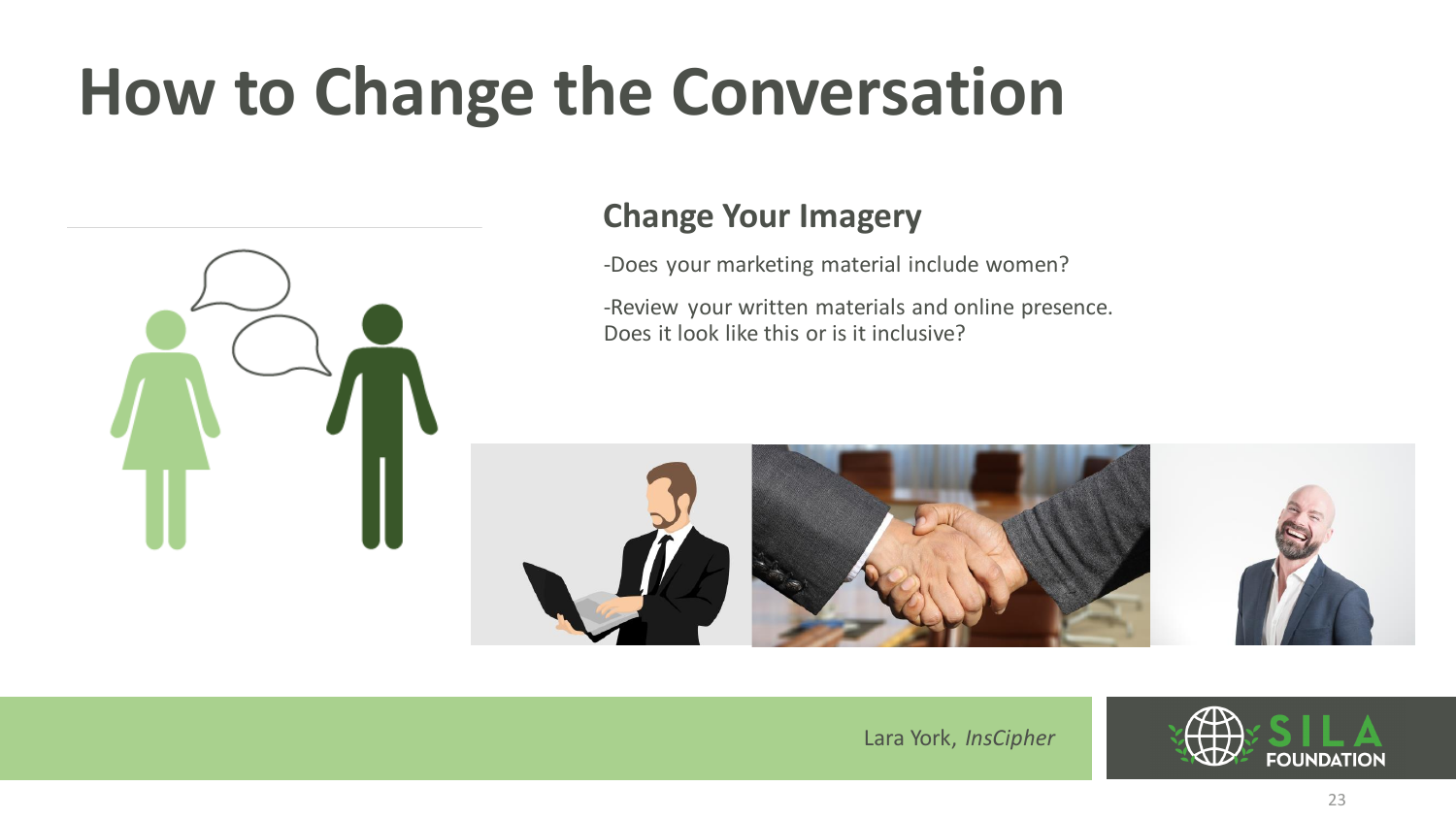

#### **Support/Mentor Women in Your Company**

- Formal or informal sponsorship opportunities.
- Women may find it harder to establish networks where there are fewer women at the top. (Ellingrud, 2019)
- Women who are "onlys" only of their gender, race, ethnicity or both – have a worse experience at work. ("Women in the Workplace," 2021)
- Internal mentor programs people with mentors more likely to get promoted
- Case study example CEO sponsored 5 women in the C-suite (Ellingrud, 2021)
- Involvement in Forums/Associations



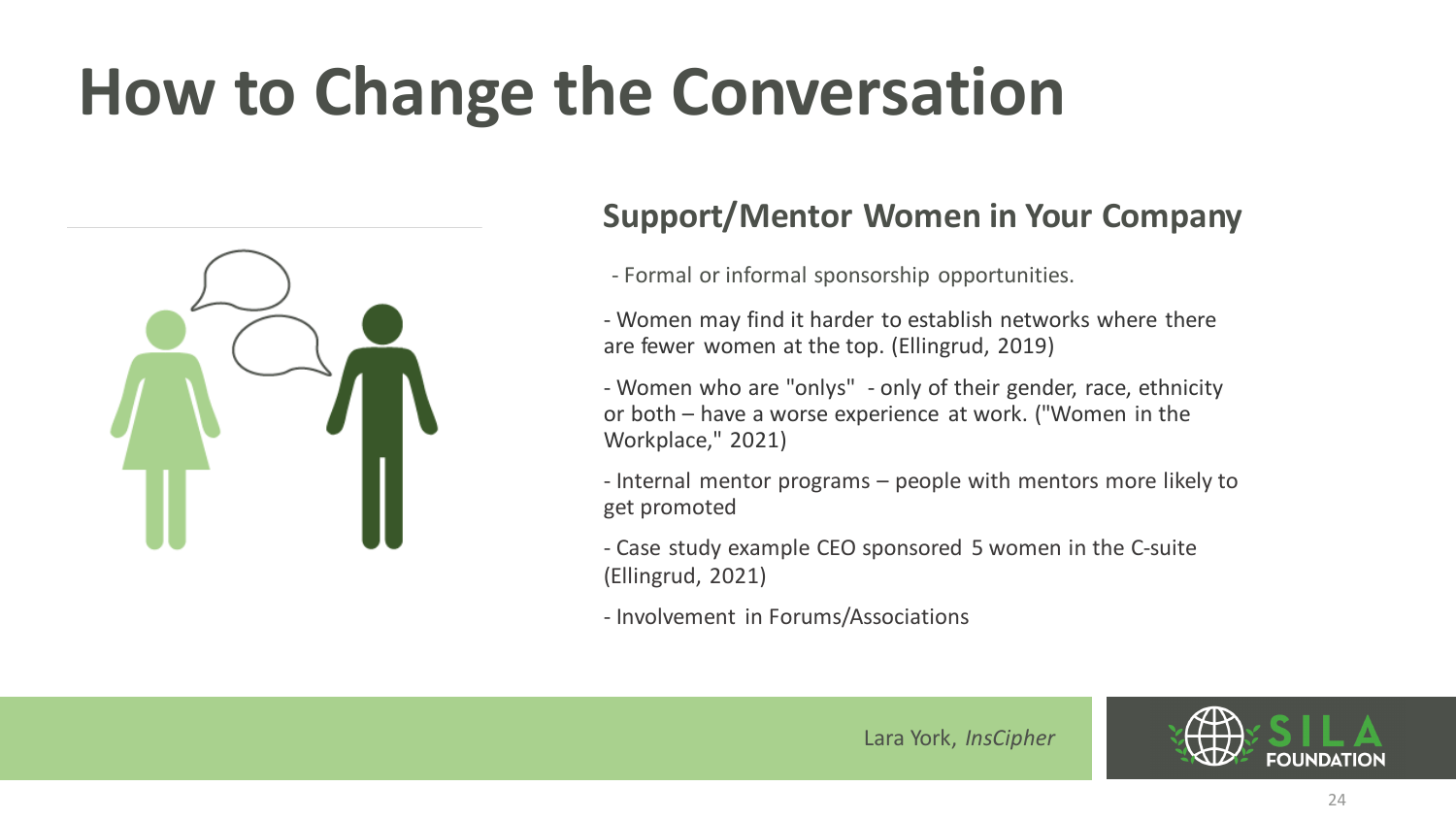

#### **Feedback awareness**

-Change the conversation by Being aware of feedback you are giving to women.

-"One [insurance] carrier used advanced analytics to analyze its written feedback forms and found that **women were much more likely to receive comments on their communication style or even how they dressed** in written evaluations. In comparison, men were much more likely to receive feedback on the things that they needed to learn to run the business." (Ellingrud, 2021)

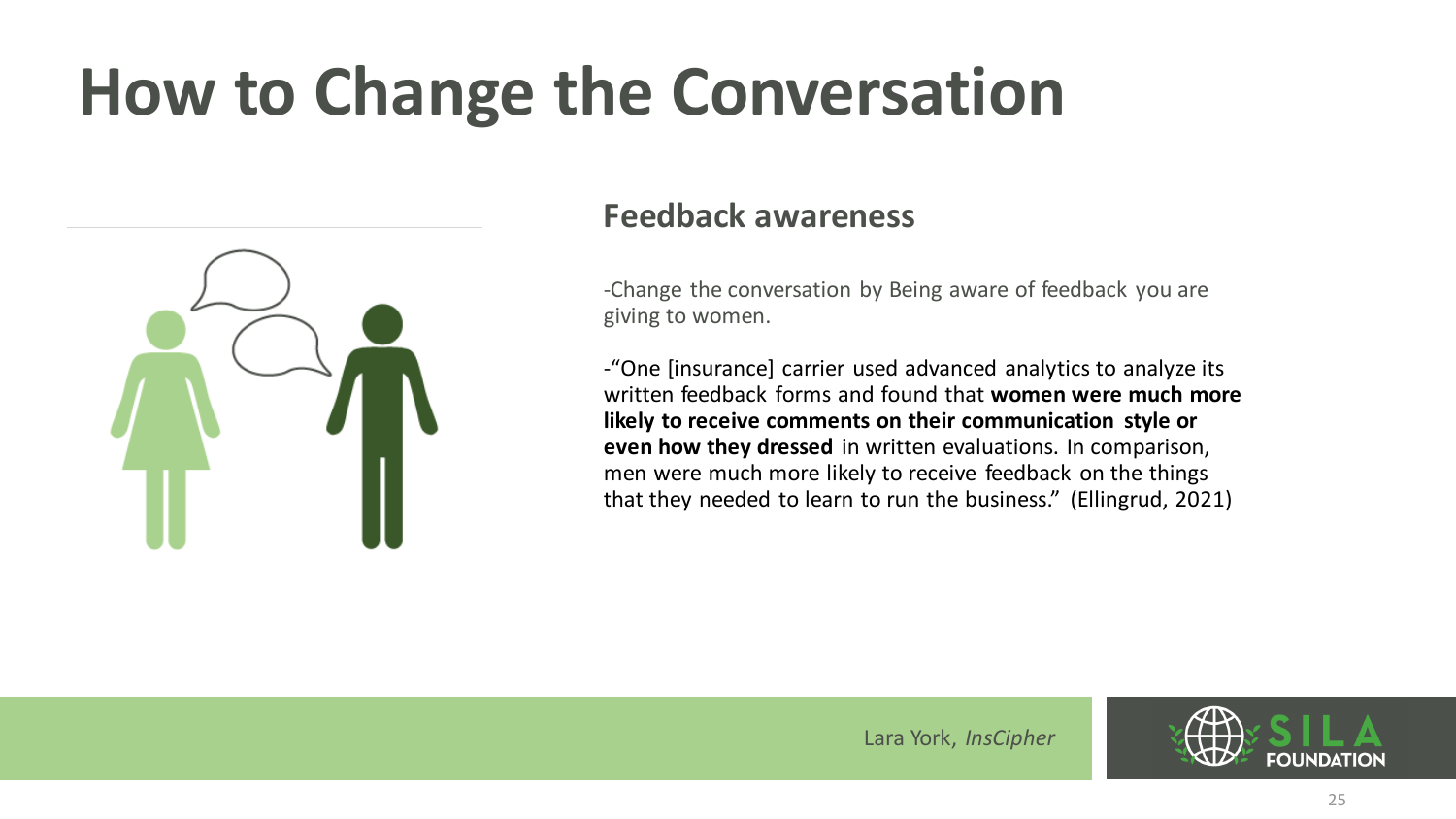# **How Women can Join the Conversation**

What can women themselves do?

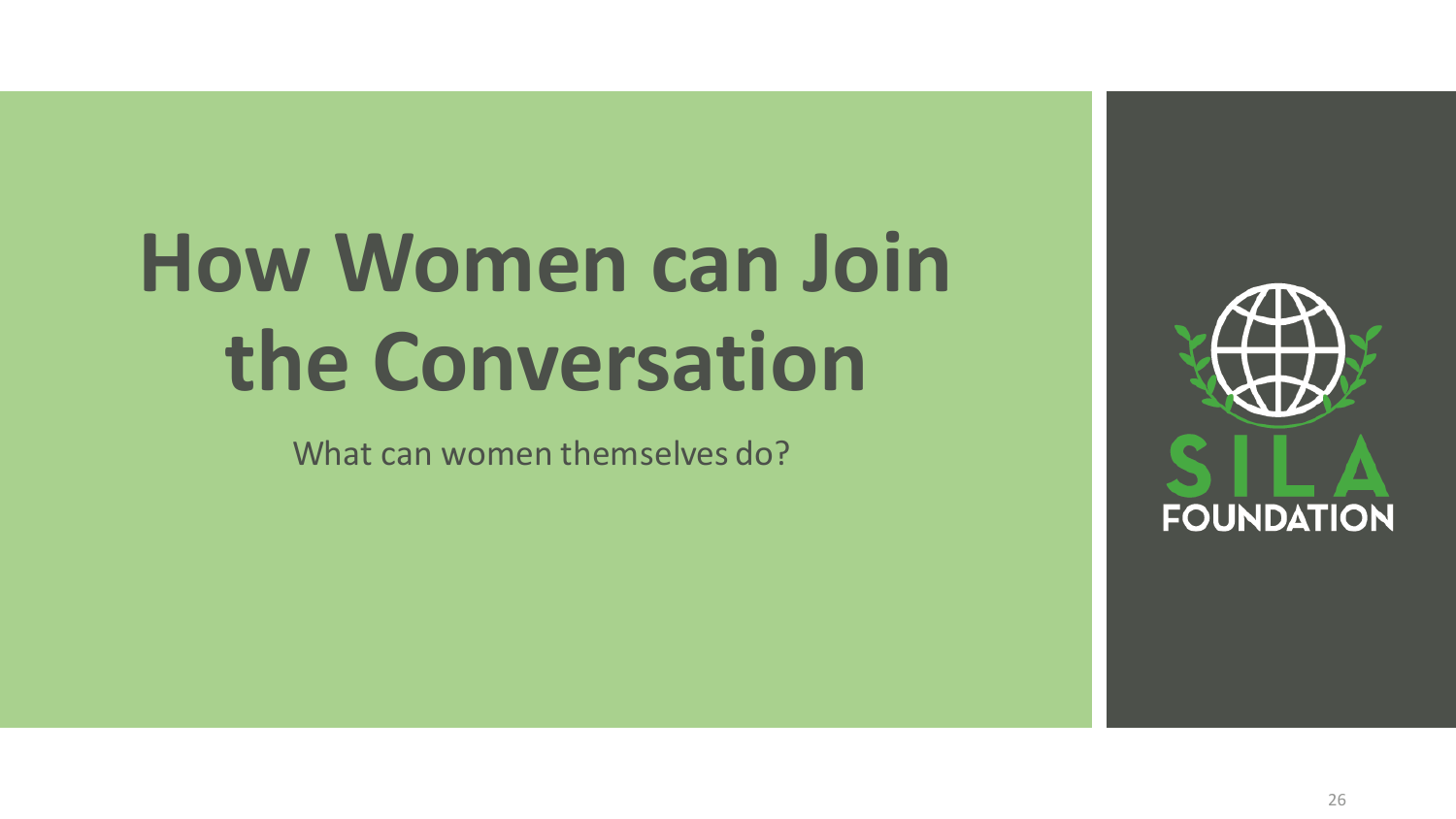### **"We hold ourselves back in ways both big and small, by lacking self-confidence, by not raising our hands, and by pulling back when we should be leaning in." – Sheryl Sandberg** *COO of Facebook author of Lean In*

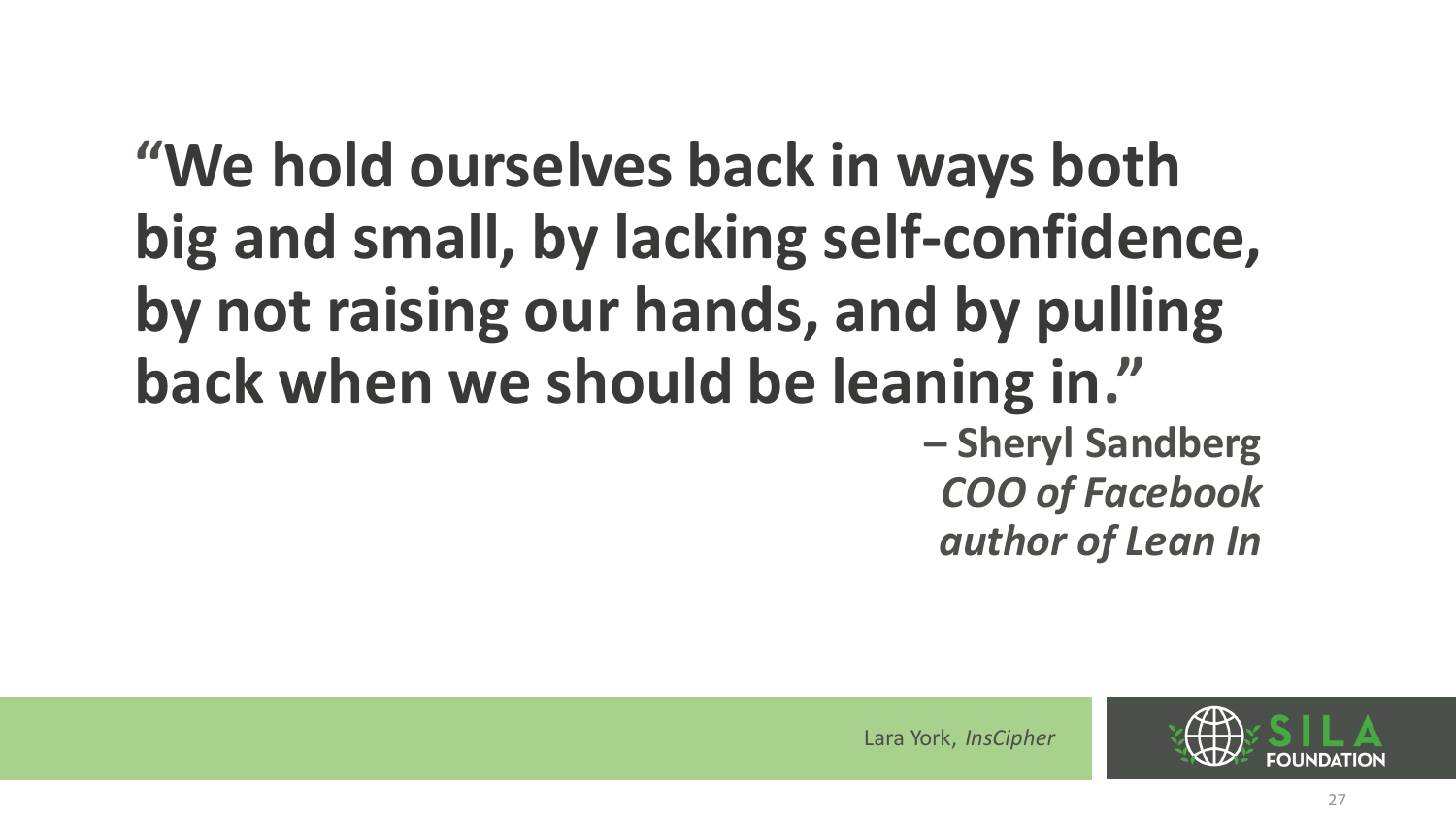

**Understand Your Hesitations Support Each Other In The Workplace Educate Yourself**

silafoundation. Inscription.

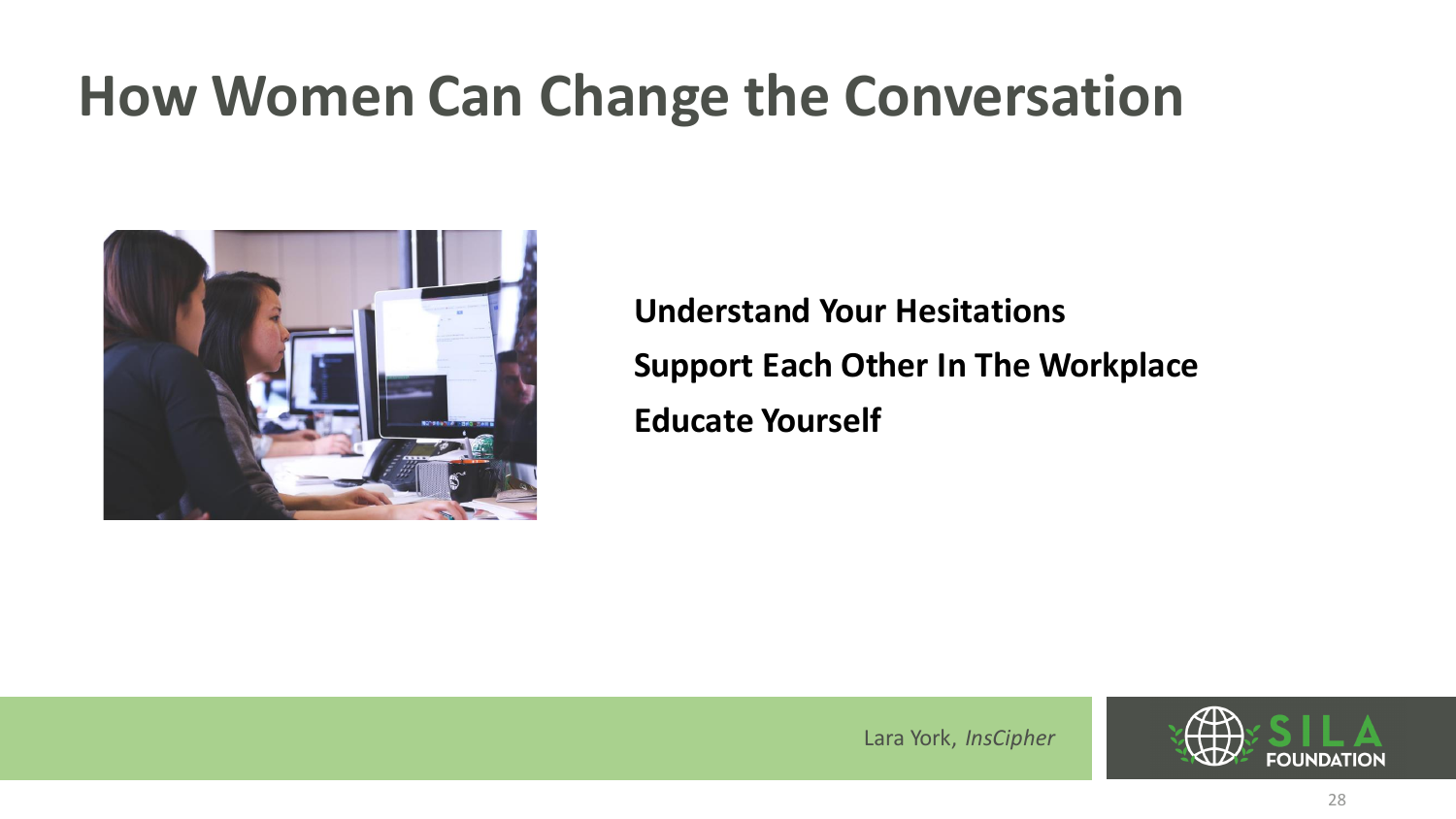

#### **Understand Our Hesitations**

-Women are less likely to self-promote

-A recent paper from the National Bureau of Economic Research found that, "…**women consistently rated their performance on a test lower than did men..."** (Pazzanese, 2020)

-Men are more likely to voice opinions or ideas in meetings, demand raises and go for jobs they may not be ideally qualified for. Women tend to be less comfortable with self-promotion and downplay themselves. This may be due to societal pressures or expectations. (Youn, 2019)

-Self-confidence and assertiveness can help close the gap.

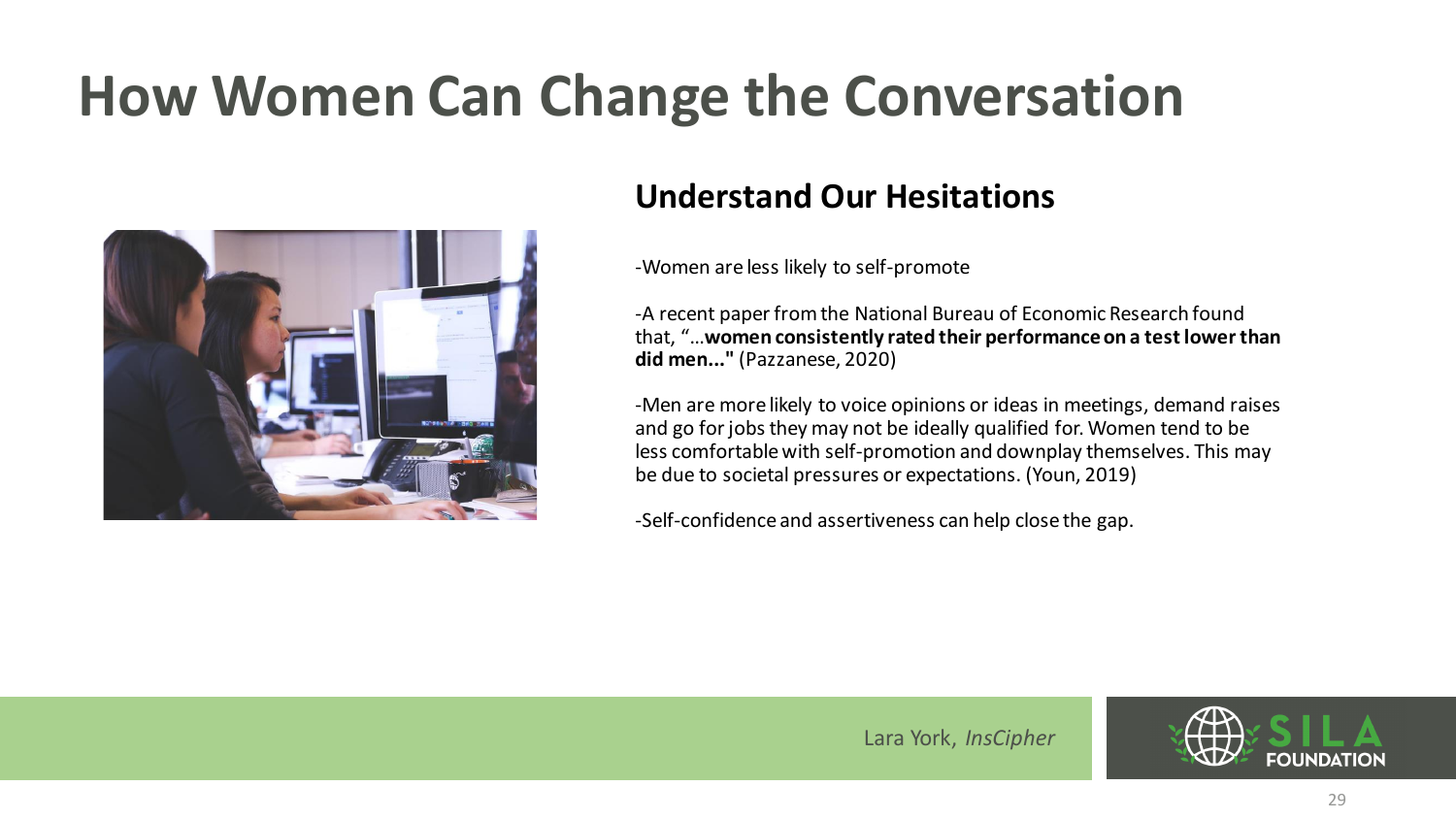

#### **Support Each Other in the Workplace**

-Understanding our own unconscious bias of women (even as women).

-Given that women make up over 60% of the insurance industry workforce, how can we support each other? Do we have our own biases that are holding each other back?

-When a female coworker is successful or is promoted, are we celebrating and encouraging her?

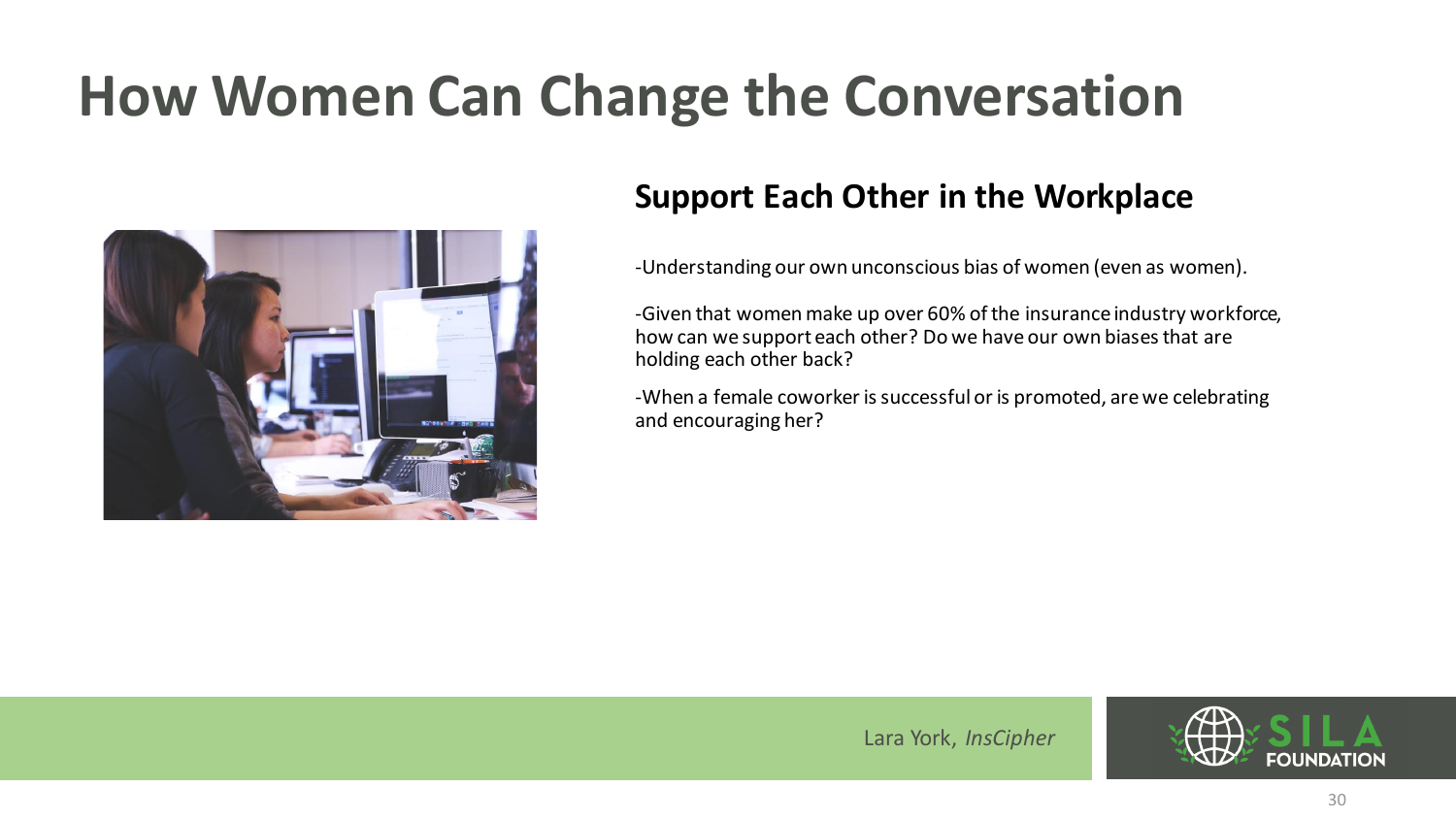

#### **Educate Yourself**

-Discover what is required to be promoted, and work on those goals.

-Are you underemployed because of an assumption? Be willing to do what it takes.

-Learn as much as you can through: -Courses and certification programs -Books, journals, blogs, articles -Webinars, podcasts, YouTube

-Build a network with both men and women

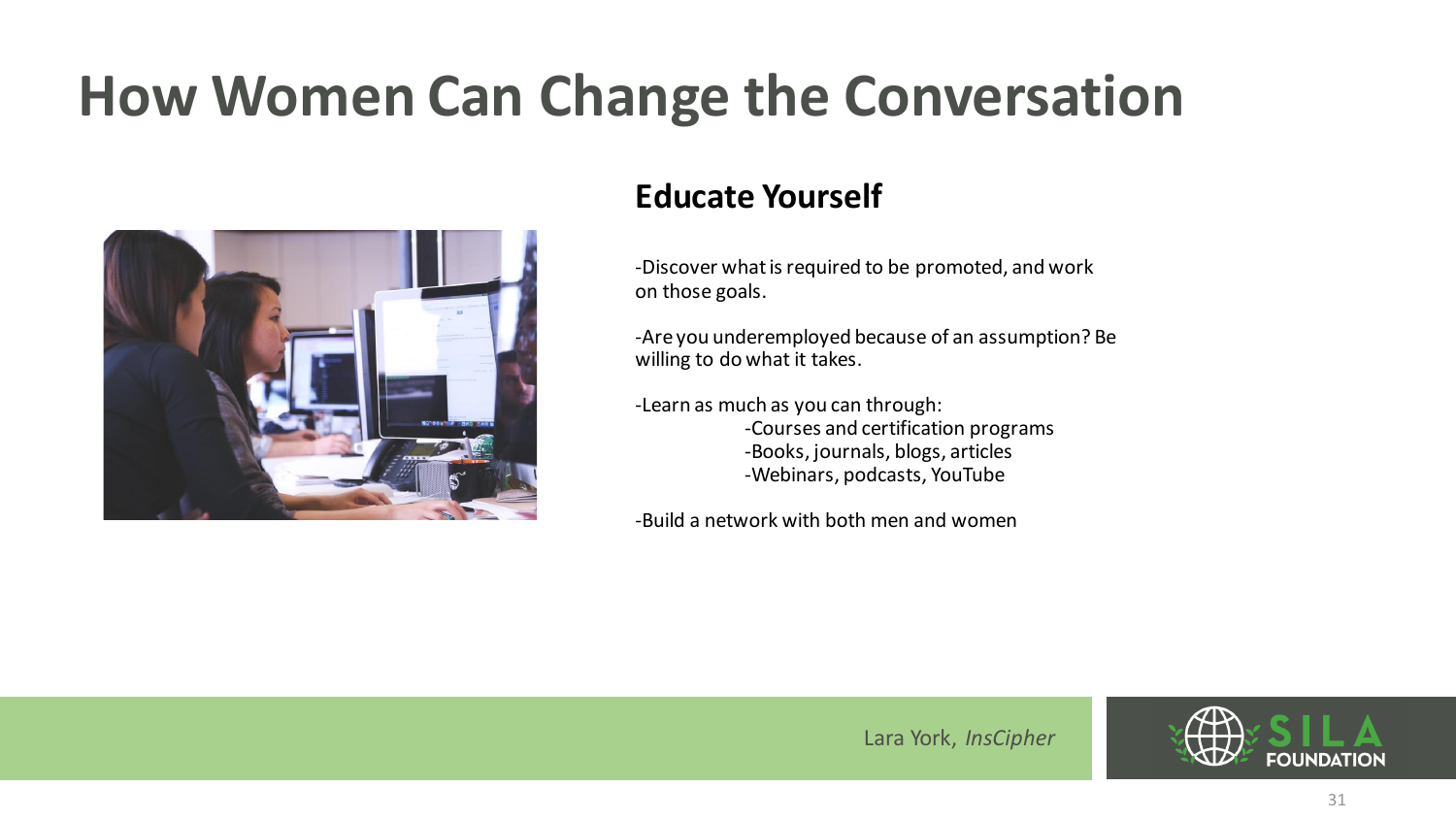## **"So please ask yourself: What would I do if I weren't afraid? And then go do it."**

**– Sheryl Sandberg** *COO of Facebook author of Lean In*

silafoundation. Inscription.

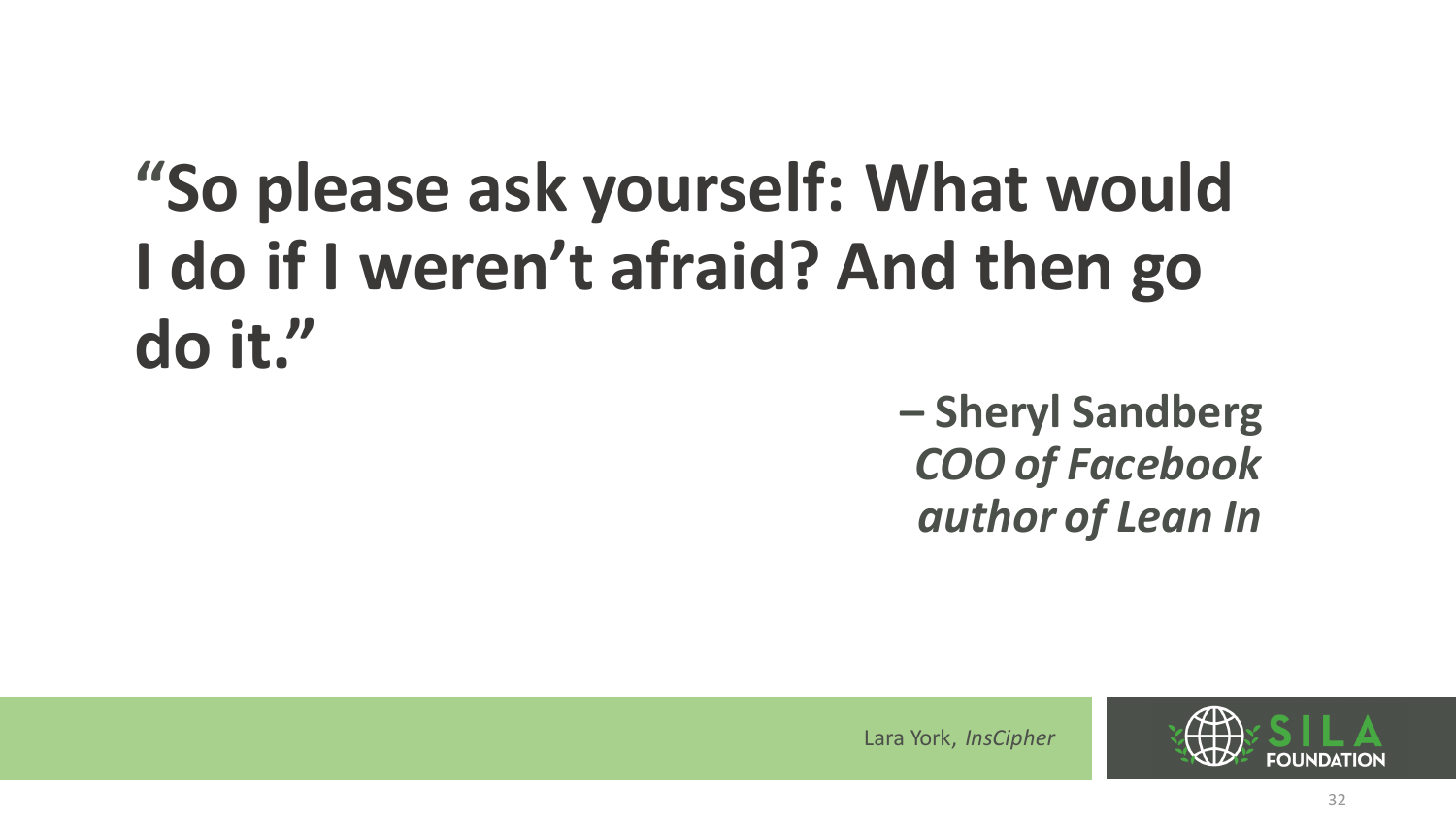# **Conclusion**

How We Can Impact Our Companies

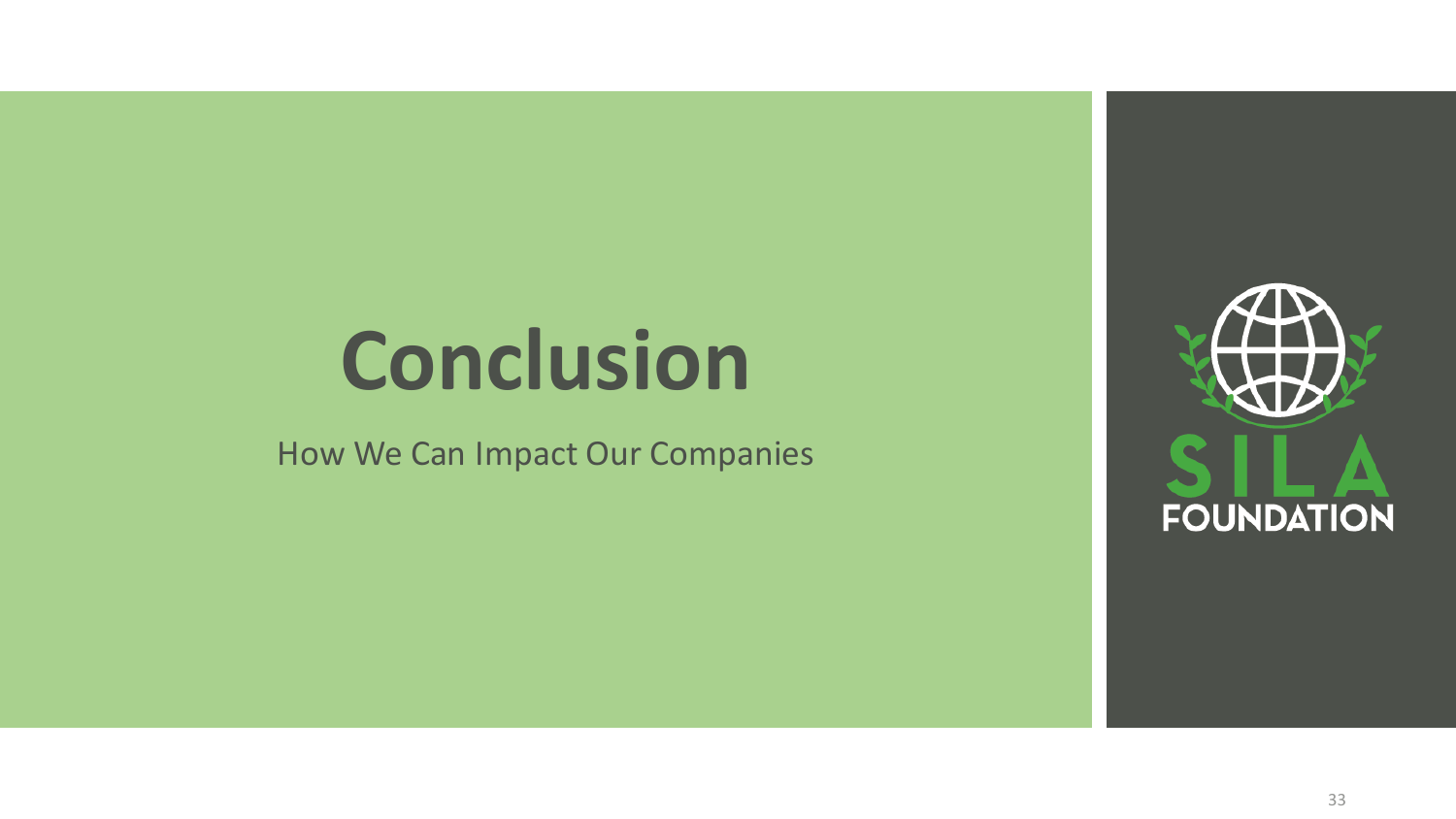### **Conclusion: How We Can Impact Our Companies**

#### **Review**

-What the statistics show

-Changing the conversation is critical for better representation, communication, employee retention & customer relations.

-We can all be a part of changing the conversation by understanding what the statistics mean, recognizing unconscious bias, changing our language and imagery, and supporting/mentoring women in the workplace.

-Women can change the conversation by recognizing our hesitations, supporting each other and being assertive and confident.



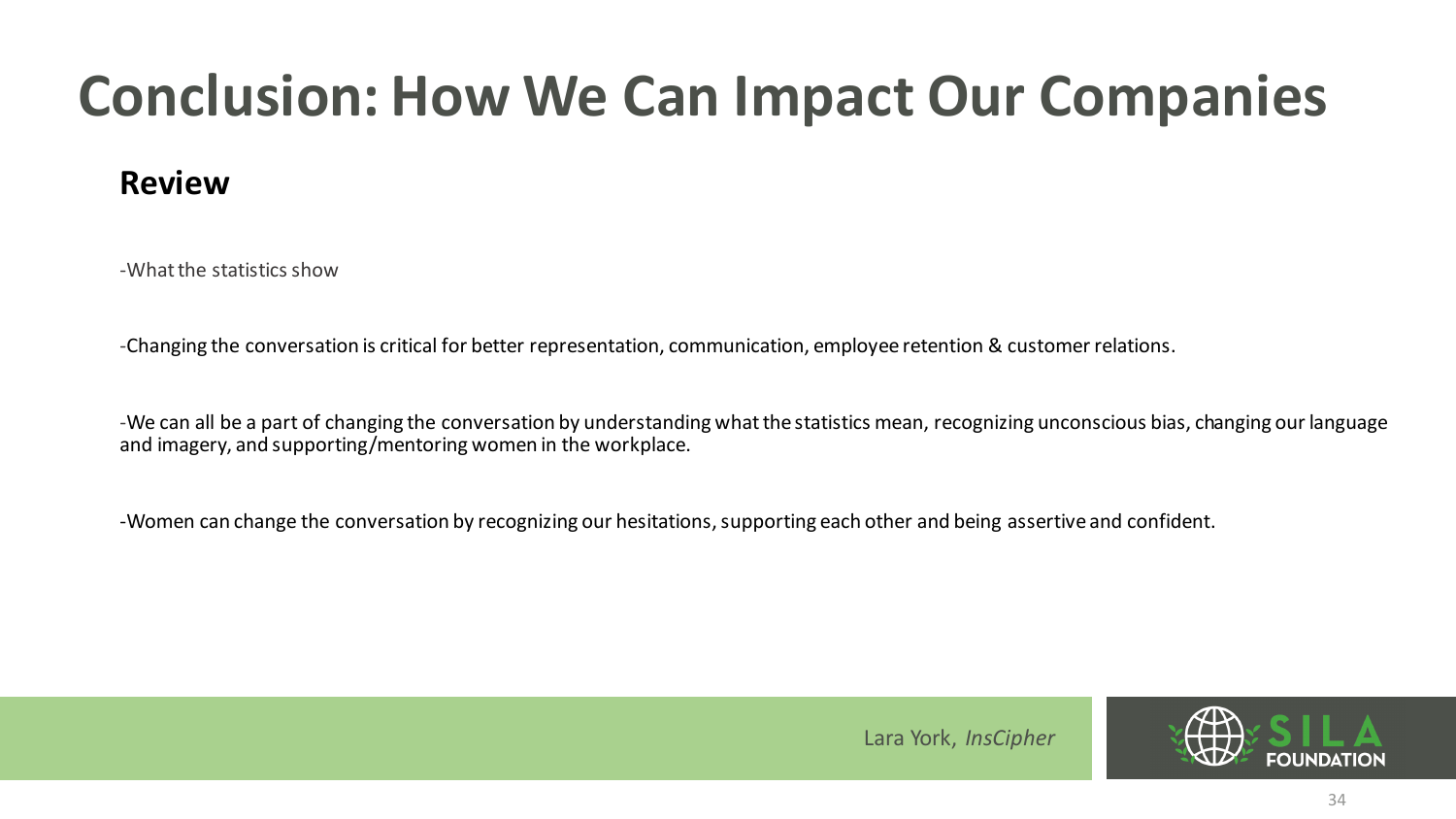### **Key Takeaways**

-Understand how far we have come and what more we can all do to support an inclusive workplace.

-Men, women, corporations, CEOs, marketing departments, etc., can all help change the conversation around women in insurance!

-Recommended reading

- *1. Invisible Women,* Caroline Criado Perez
- *2. Lean In*, Sheryl Sandberg
- *3*. Brené Brown brenebrown.com
- *4. The Leader's Guide to Unconscious Bias,* Pamela Fuller & Mark Murphy
- *5. How to Be an Inclusive Leader,* Jennifer Brown



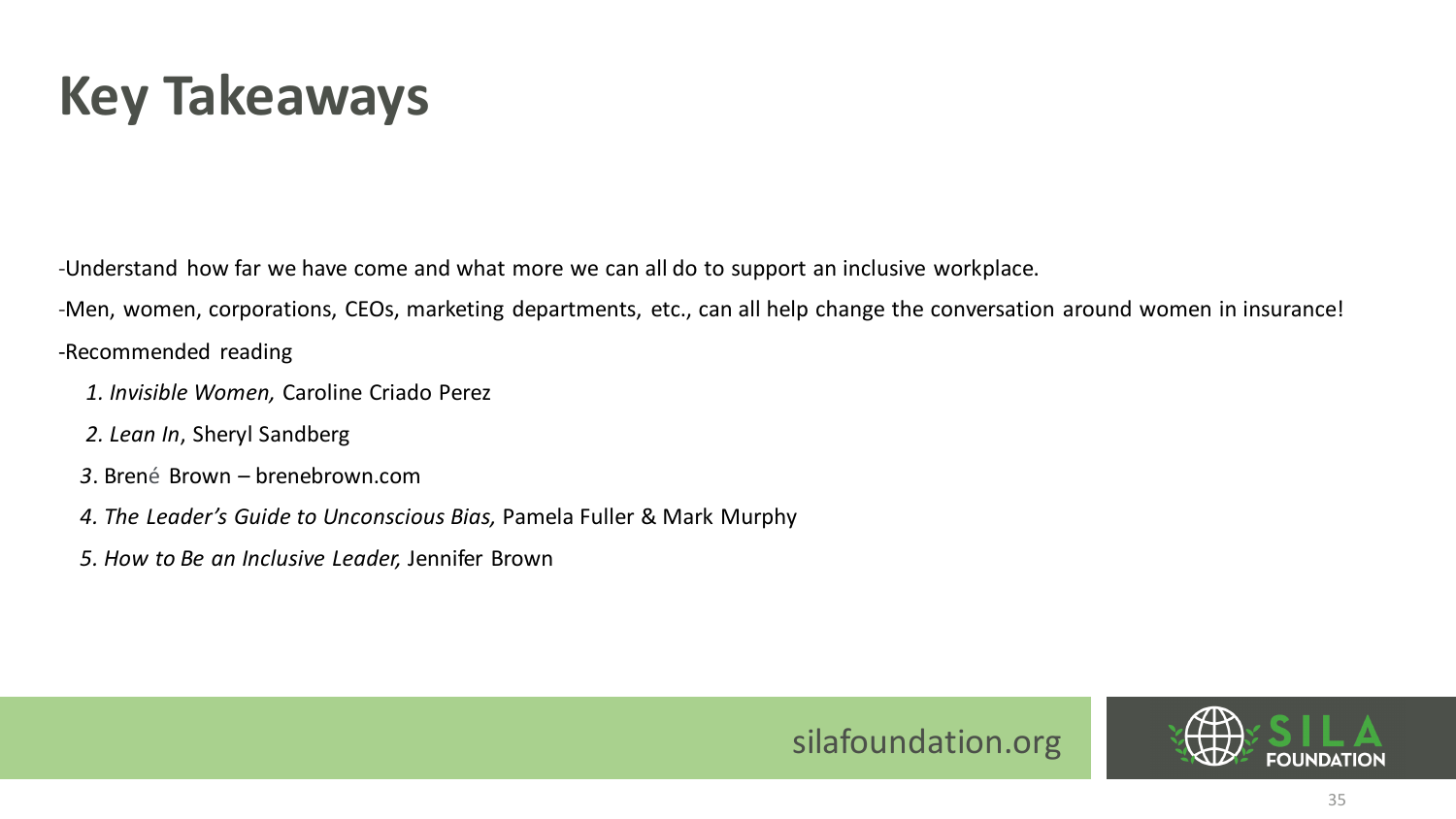#### References

Ellingrud, Kweilin, and Meghan Lodolo. "Gender Parity Is Still a Problem in Insurance: Here's What Leaders Can Do | McKinsey & Company." McKinsey & Company, 17 Oct. 2019, https://www.mckinsey.com/industries/financial-servi "Facts + Statistics: Careers and Employment | III." III | We Are the Trusted Source of Unique, Data-Driven Insights on Insurance to Inform and Empower Consumers., Insurance Information Institute, 2021, https://www.iii.org/ "Female Founders and Unconscious Bias." *Home | Finpro*, 24 Nov. 2021, [https://www.wearefinpro.com/women-in-insuretech/female-founders-and-unconscious-bias.](https://www.wearefinpro.com/women-in-insuretech/female-founders-and-unconscious-bias) Grzadkowska, Alicja. "How Unconscious Bias Harms the Diversity in Insurance | Insurance Business America." Insurance Business - News & Analysis for Brokers, Insurance Business, 11 Feb. 2019, https://www.insurancebusinessma Needle, David. "Women in Tech Statistics: The Latest Research and Trends." *WhatIs.Com*, 2 July 2021, [https://www.techtarget.com/whatis/feature/Women-in-tech-statistics-The-latest-research-and-trends.](https://www.techtarget.com/whatis/feature/Women-in-tech-statistics-The-latest-research-and-trends) O'Connell, Alison. "Apra: Blogs: Women Empowering Women: The Benefits of Mentorship." Apra: Connections Home, 10 Mar. 2022, https://connections.aprahome.org/blog/women-empowering-women-the-benefits-of-mentorship# ftn5. Parker, Kim, and Juliana Menasce Horowitz. "The Great Resignation: Why Workers Say They Quit Jobs in 2021 | Pew Research Center." Pew Research Center." Pew Research Center, https://www.facebook.com/pewresearch, 9 Mar. 2022 feeling-disrespected/. Pazzanese, Christina. "Women Less Indined to Self-Promote than Men, Even for a Job - Harvard Gazette." Harvard Gazette, Harvard Gazette, 7 Feb. 2020, https://news.harvard.edu/gazette/story/2020/02/men-better-than-women-at-Perez, Caroline Criado. *Invisible Women*. Abrams Press, 2019. Sandberg, Sheryl. *Lean In*. Knopf, 2013. Toner, Gemma. "Six Strategies To Help Retain Female Talent Moving Forward." Forbes, Torbes, 10 Nov. 2020, https://www.forbes.com/sites/forbesbusinesscouncil/2020/11/10/six-strategies-to-help-retain-female-talent-moving-for "Women In Insurance Initiative - Million Women Mentors." Million Women Mentors, https://mwm.stemconnector.com/womenin-insurance/#:":text=Women%20comprise%20more%20than%2060.every%20dollar%20earned%20by%20men. Accessed 10 J "Women in Leadership: Why It Matters - The Rockefeller Foundation." The Rockefeller Foundation, [https://www.facebook.com/rockefellerfoundation,](https://www.facebook.com/rockefellerfoundation) https://www.rockefellerfoundation.org/report/women-in-leadership-why-it-matter "Women in the Workplace 2021: The Full Report." *Lean In*, 2021, [https://leanin.org/women-in-the-workplace-report-2021/introduction.](https://leanin.org/women-in-the-workplace-report-2021/introduction) Youn, Soo. "Women Are Less Aggressive than Men When Applying for Jobs, despite Getting Hired More Frequently: LinkedIn - ABC News." ABC News, ABC News, 7 Mar. 2019, https://abcnews.go.com/Business/women-aggressive-men-appl

#### silafoundation.org